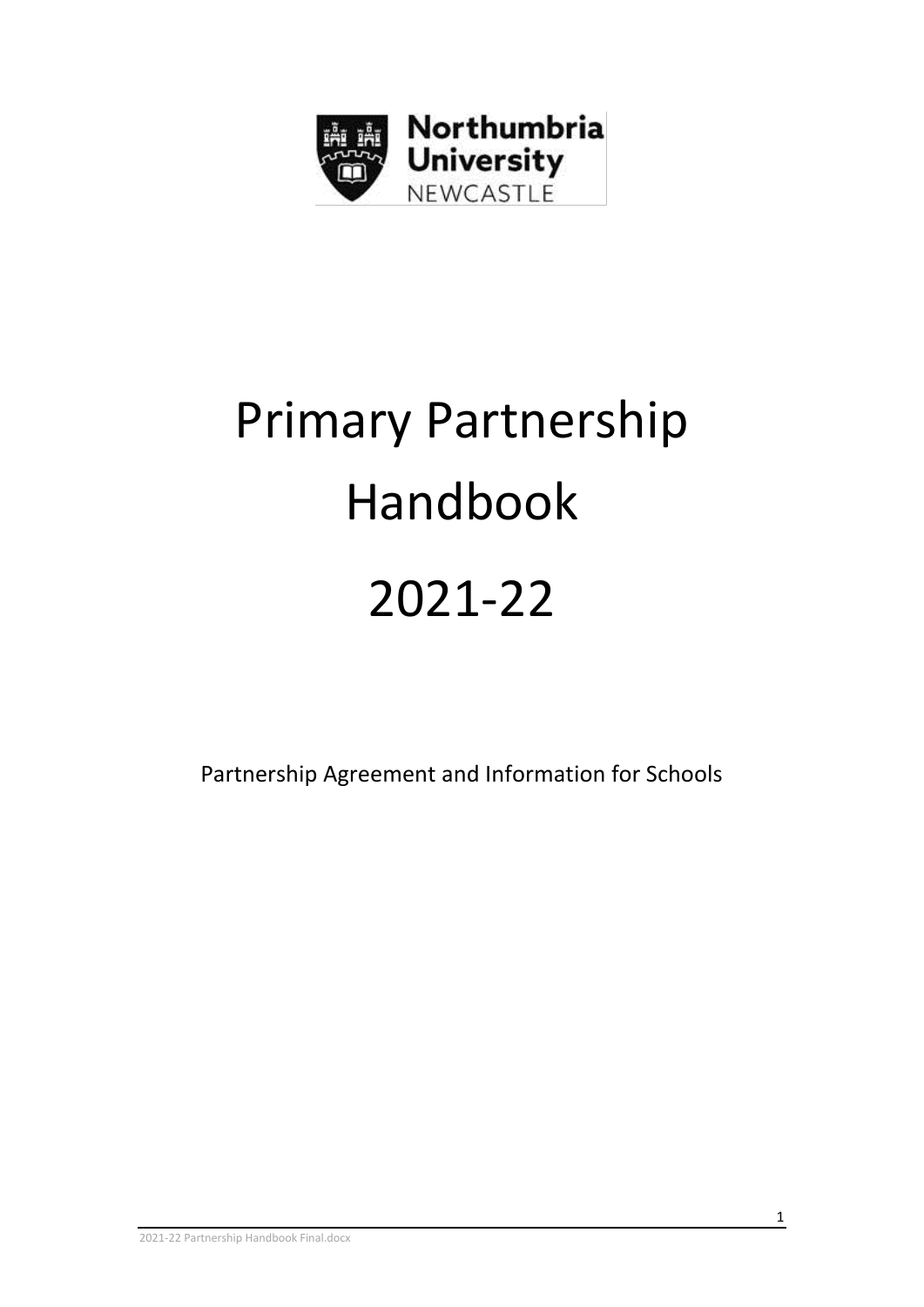# Initial Teacher Education at Northumbria University

#### **Our vision is to:**

*'*Create excellent 21st Century educators who can lead and inspire pupils and young people to reach their full potential. We do this through outstanding partnership working, high aspirations, and having raising achievement at the heart of all we do.'

## **The Northumbria University Student Teacher….**

- has pupils at the heart of everything they do
- has high aspirations for themselves and all pupils
- shows a commitment to social justice
- builds professional and positive relationships within the university and school communities
- uses current educational research to inform their thinking and practice
- is a reflective practitioner who actively uses feedback to improve
- sees themselves as a lifelong learner
- shows creativity
- is self-motivated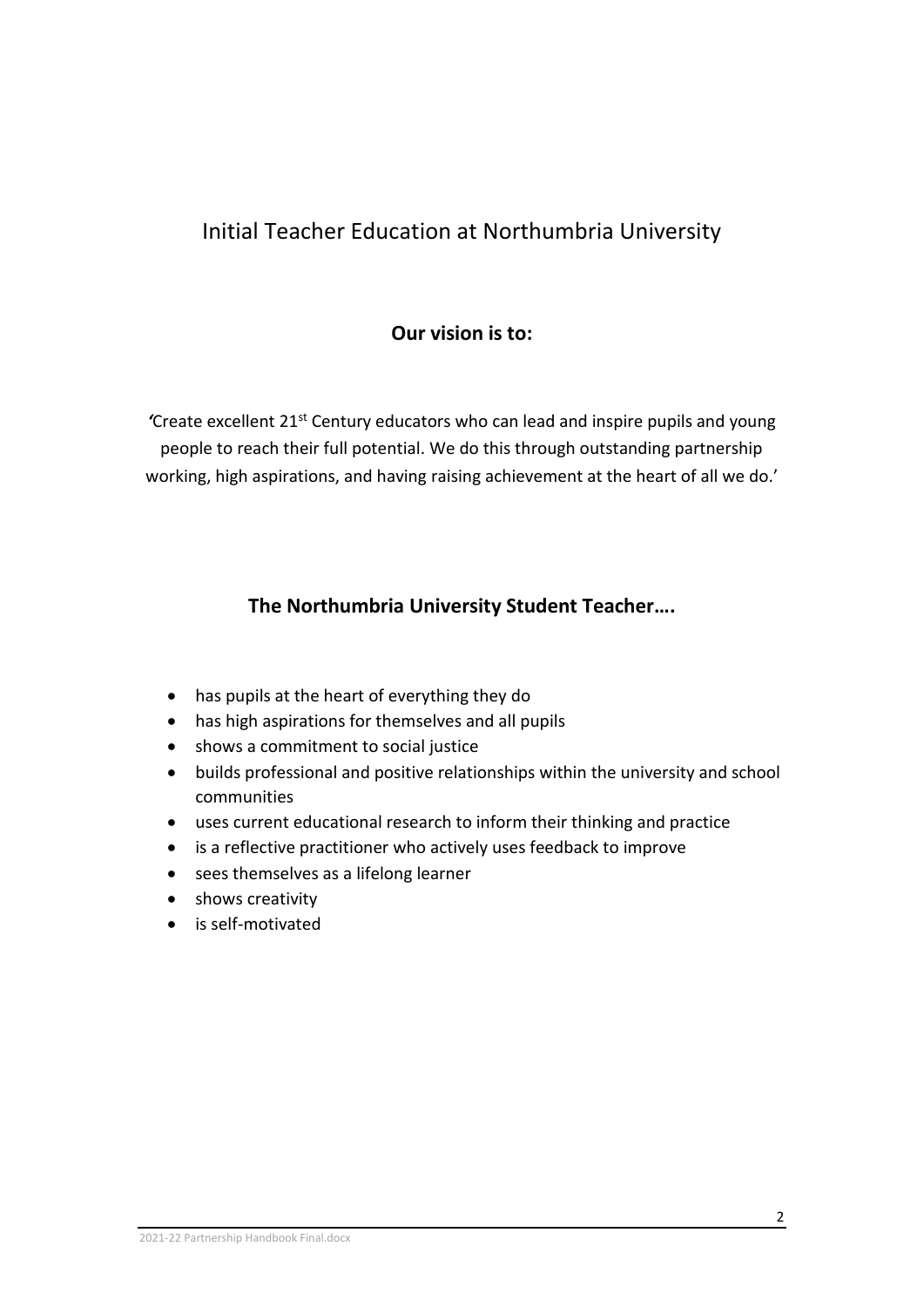# **Contents**

| The purpose of the partnership handbook                   | 4  |
|-----------------------------------------------------------|----|
| <b>Key contacts</b>                                       | 5  |
| The purpose of the primary partnership                    | 6  |
| <b>Partnership agreement</b>                              | 8  |
| <b>Expectations</b>                                       | 9  |
| <b>Roles and responsibilities</b>                         | 11 |
| Commitment to the quality of training                     | 20 |
| The quality control loop                                  | 21 |
| Important policies which underpin our partnership working |    |
| <b>Equality and diversity statement</b>                   | 22 |
| <b>Health and safety</b>                                  | 25 |
| <b>University DBS procedure for ITE trainees</b>          | 25 |
| Safeguarding                                              | 30 |
| <b>Clarification of terminology</b>                       | 31 |
| Primary partnership agreement to sign                     | 32 |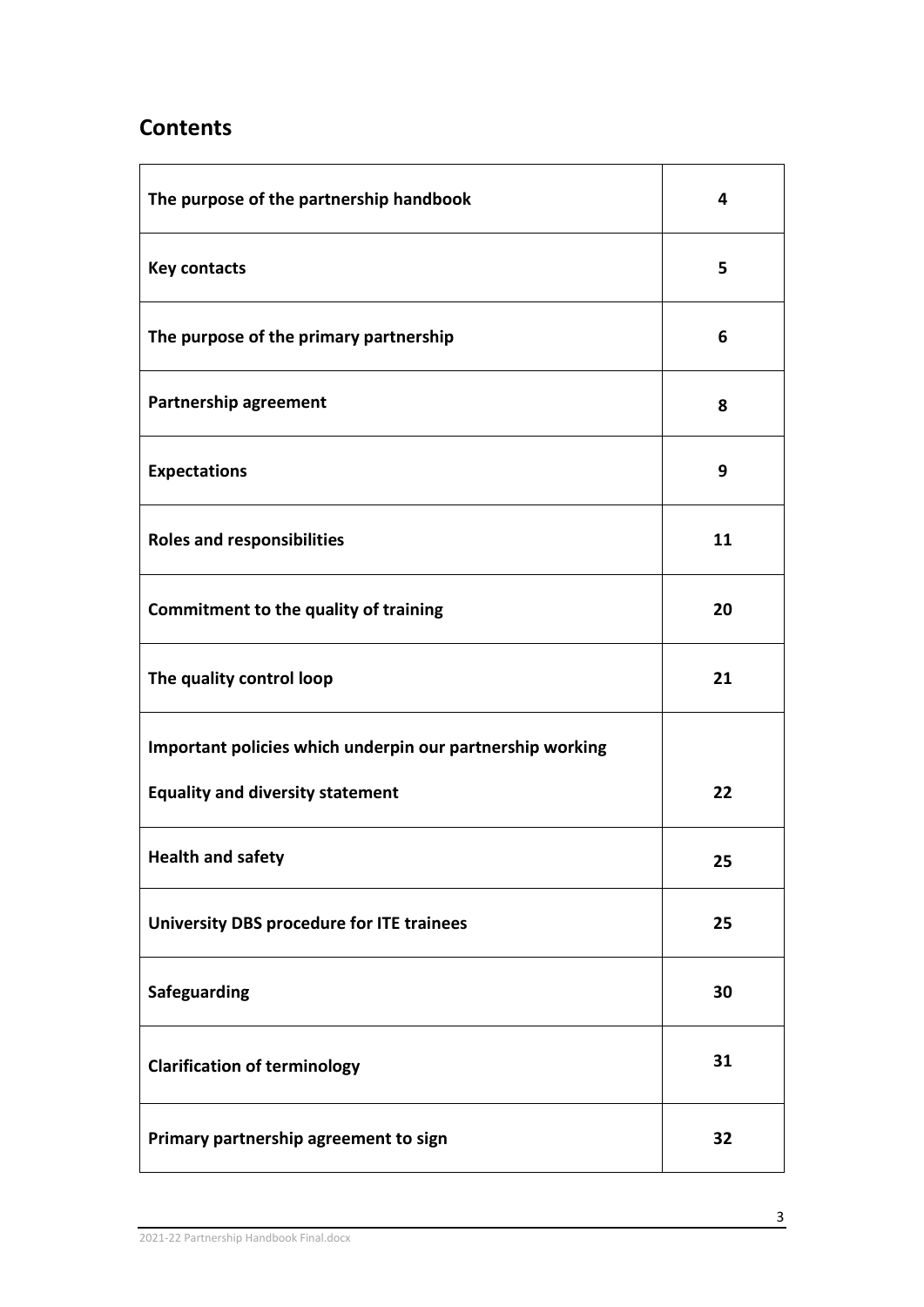# **The purpose of the Partnership Handbook**

Welcome to the 2021-22 Primary Partnership Handbook.

Schools will need to familiarise themselves with the content and ensure that they understand their roles and responsibilities.

This handbook is intended to:

- be a source of information for school staff working with Northumbria primary trainees in partnership schools;
- be used alongside the support from link tutors;
- clarify procedures and outline responsibilities of different people involved in the training process;
- provide schools with sufficient information to enable them to sign and return the Partnership Agreement

Information in this handbook complies with the most up to date version of DfE's 'ITT Criteria and Supporting Advice' available at <https://www.gov.uk/government/publications/initial-teacher-training-criteria>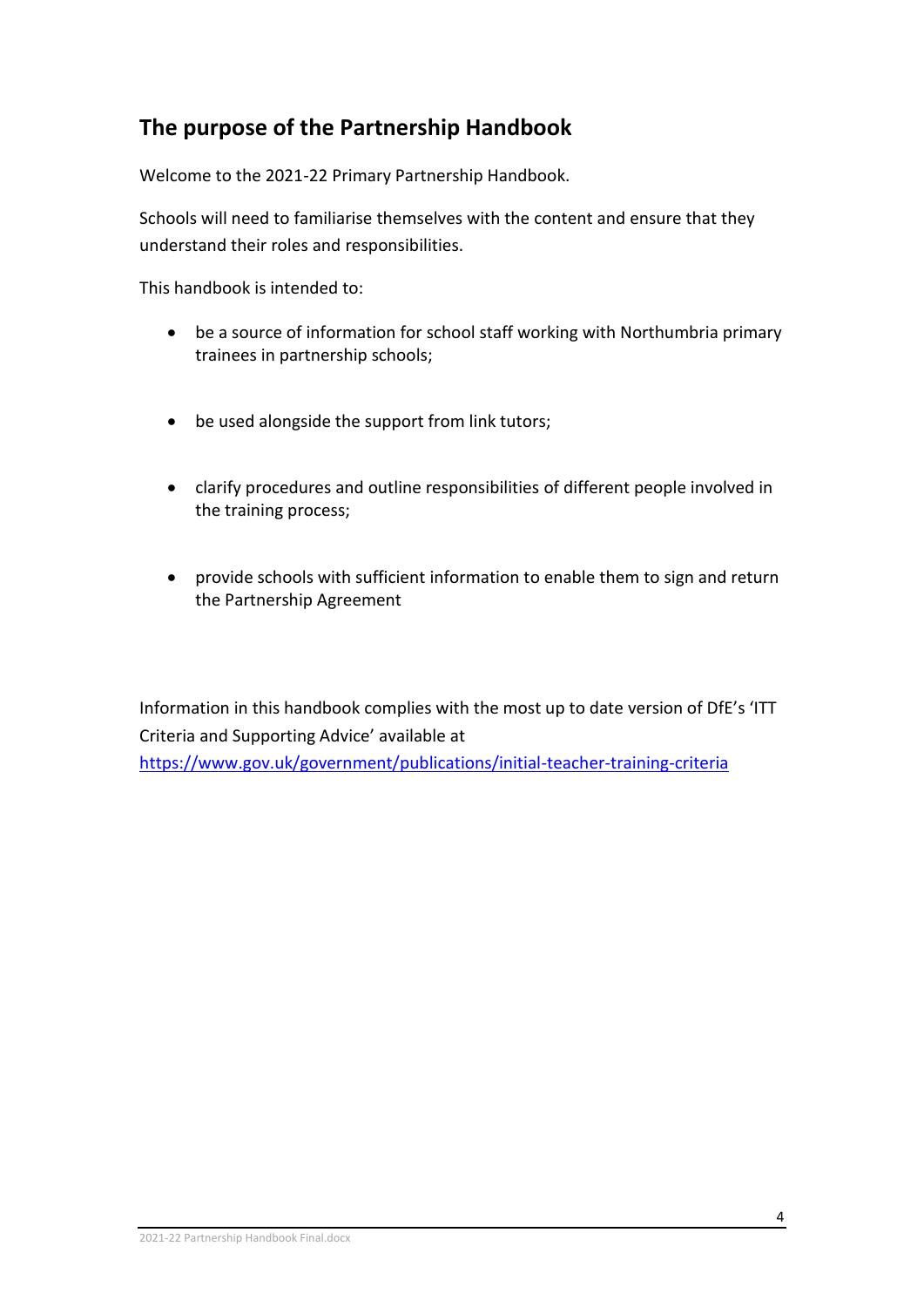# **Key Contacts**

Each person within the University-based team has a specific role and set of responsibilities within the. The information below will support you to identify the appropriate person for your query.

| If your query is about:                                                                               | <b>Contact Person</b>                                                                                                                                               | Contact at:                                                     |
|-------------------------------------------------------------------------------------------------------|---------------------------------------------------------------------------------------------------------------------------------------------------------------------|-----------------------------------------------------------------|
| The partnership handbook<br>and Agreement<br>External Examiner visits.<br>Any urgent issue            | <b>Karen Hudson</b><br>Head of Subject (Education, Children and<br>Young People)                                                                                    | karen.hudson@northumbria.ac.uk                                  |
| <b>Placement allocations</b>                                                                          |                                                                                                                                                                     |                                                                 |
| A trainee or trainees on<br>placement in your school.<br>School visits or observation of<br>trainees. | <b>PGCE Primary: Sue Knight</b><br><b>PGCE Early Primary: Lorain Miller</b>                                                                                         | sue.knight@northumbria.ac.uk<br>lorain.miller@northumbria.ac.uk |
| Referred or deferred trainees.                                                                        | <b>BA(Hons) Primary Education</b>                                                                                                                                   |                                                                 |
| Mentor Training.                                                                                      | Year 1: Lorain Miller                                                                                                                                               | lorain.miller@northumbria.ac.uk                                 |
| Second opinion visits                                                                                 | Year 2: Lucy Barker                                                                                                                                                 | l.a.barker@northumbria.ac.uk                                    |
| <b>Cluster Meetings</b>                                                                               | <b>Year 3: Debbie Myers</b>                                                                                                                                         | debbie.myers@northumbria.ac.uk                                  |
| Any urgent issue                                                                                      |                                                                                                                                                                     |                                                                 |
| A trainee on block placement.                                                                         | In the first instance, the Allocated Link<br>Tutor or Lead School Mentor (School<br>Direct) Lead school mentors should liaise<br>with their School Support Partner. |                                                                 |
| For University based content,                                                                         | <b>PGCE Primary:</b><br><b>Sophie Meller</b>                                                                                                                        | sophie.meller@northumbria.ac.uk                                 |
| please contact the<br>programme leader                                                                | PGCE Early Primary: Jill Duncan                                                                                                                                     | jill.duncan@northumbria.ac.uk                                   |
|                                                                                                       | BA(Hons) Primary Education: Jo Hume                                                                                                                                 | joanna.hume@northumbria.ac.uk                                   |
| Placement offers / changes                                                                            |                                                                                                                                                                     |                                                                 |
| Partnership Agreements.                                                                               | <b>Kevin Sugden</b>                                                                                                                                                 | hl.placements.education@northumbria.ac.uk                       |
| Allocation of placements.                                                                             |                                                                                                                                                                     | Tel: 0191 215 6474                                              |
| Finance.                                                                                              |                                                                                                                                                                     |                                                                 |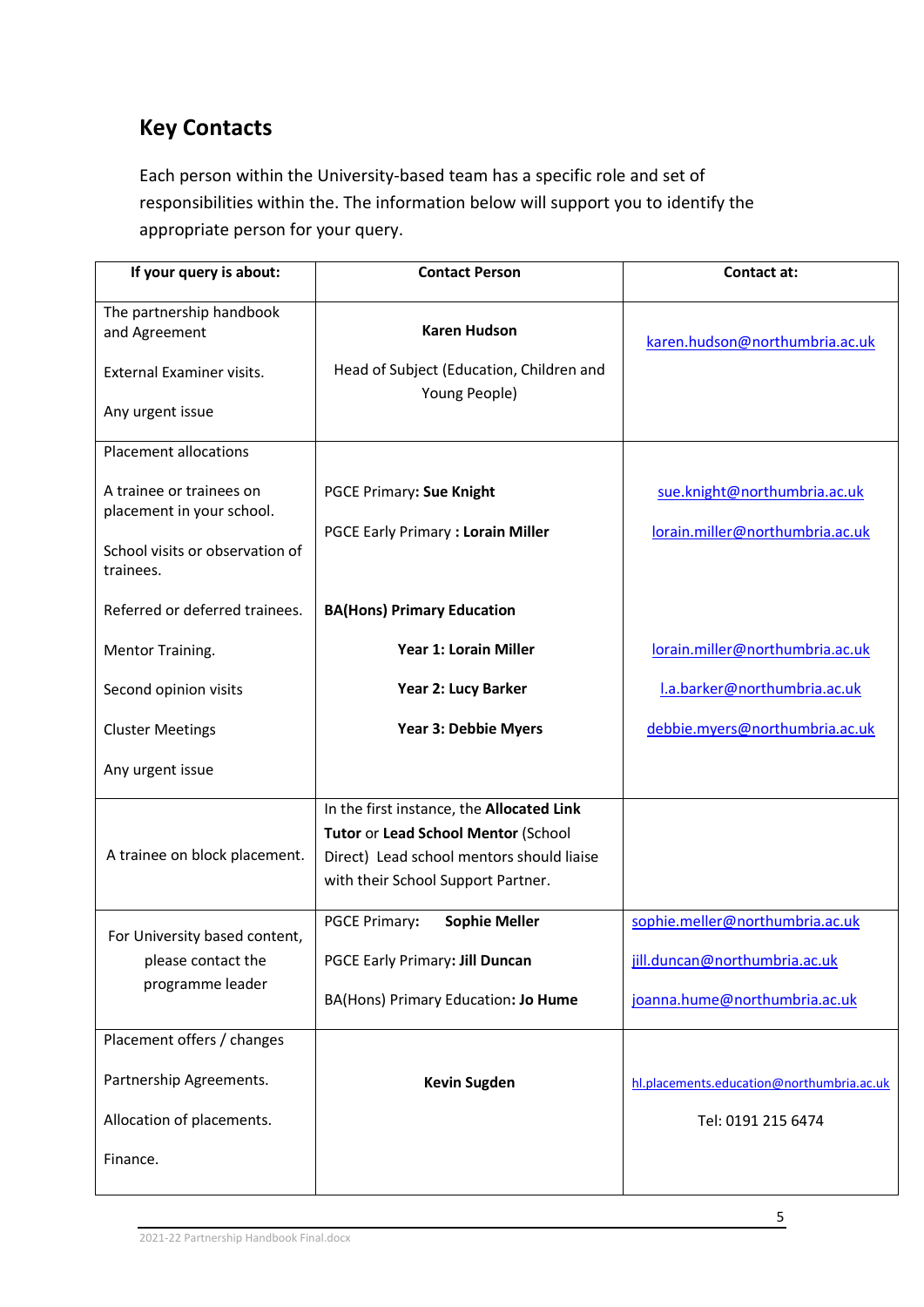# **The Purpose of the Primary Partnership**

Our primary Partnership exists to ensure:

- schools are at the heart of Northumbria Initial Teacher Education
- mutually supportive high-quality training for trainees in schools and in the University
- curriculum cohesion between University training and training in school;
- parity in assessment of trainees across schools
- ◆ reciprocal benefits to schools and the University

The purpose of this document is to:

- ♦ define the Partnership Agreement
- outline the management of the Partnership
- make clear the expectations of all concerned
- make clear how these can be achieved

#### **The Primary Partnership Committee**

All School Mentors are automatically members of the Primary Partnership Committee. The Committee is also made up of University representatives. Its main responsibility is to identify and discuss issues in relation to the development of Northumbria's initial teacher education in relation to Government policy and internal and Ofsted related Quality Assurance.

In brief its terms of reference are to:

- review and evaluate issues relating to school based and University training
- ◆ be involved in debate about changes to course design
- $\bullet$  establish working groups to support development
- ◆ provide a forum for the exchange of views
- consider issues arising from evaluation by schools

The current Chair of the Primary Partnership Committee will be confirmed at the first Partnership Meeting of the year.

The Primary Partnership Committee is committed to working with a wide range of schools. It recognises that all schools have the potential to offer high-quality training for trainees. When assessing the capacity of schools to provide sustained high-quality mentoring for an assessed placement, the partnership committee considers the following-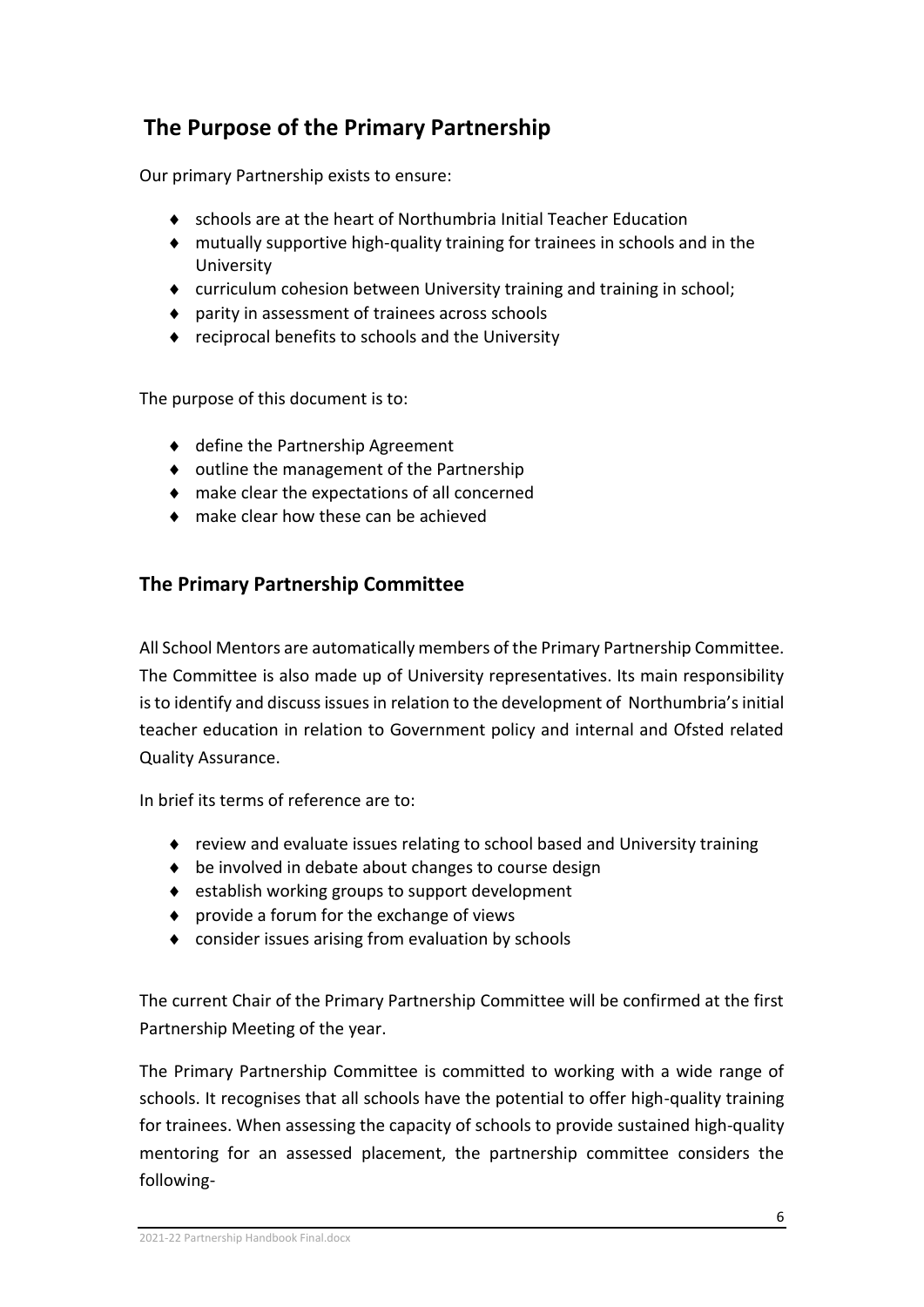- $\bullet$  Trainee outcomes from previous placements
- ◆ Trainee evaluations
- ◆ Link tutor feedback
- Ofsted outcomes- we are committed to working with all school. however, we recognise that some schools may face challenges or may be placed in an Ofsted category

#### **Placing a trainee in a school which 'requires improvement'**

We work extensively with schools in 'Requires Improvement'. Where RI schools offer, and are judged to have sufficient capacity to support assessed placements, decisions are made on an individual basis to ensure the best possible match of trainee to school. It is our policy to place strong trainees in RI schools. Within the partnership there are some RI schools who have a very strong and sustained record of excellent ITT outcomes for trainees. In such cases, targeted trainees requiring specialist support may be placed in such schools. All decisions in relation to such cases are made at Head of Subject level.

#### **Placing a trainee in a school requiring 'special measures'**

It is policy not to place trainees in special measures schools for assessed placement. In such cases where a school is placed in special measures during an assessed placement, the Head of Subject and Module Leader will undertake a risk assessment to determine the best course of action for the trainee and school. This will take into account:

- ◆ Length of time remaining of the placement
- ◆ Views of the school
- Views of the trainee
- ◆ Views of the link tutor
- Current trainee outcomes and predicted grades

#### **Administration of the Partnership Committee**

- ◆ The Committee meets twice a year
- Membership of the Committee is reviewed annually
- The meeting minutes will be taken by a member of University staff
- Minutes of the meetings are available to all members of the Partnership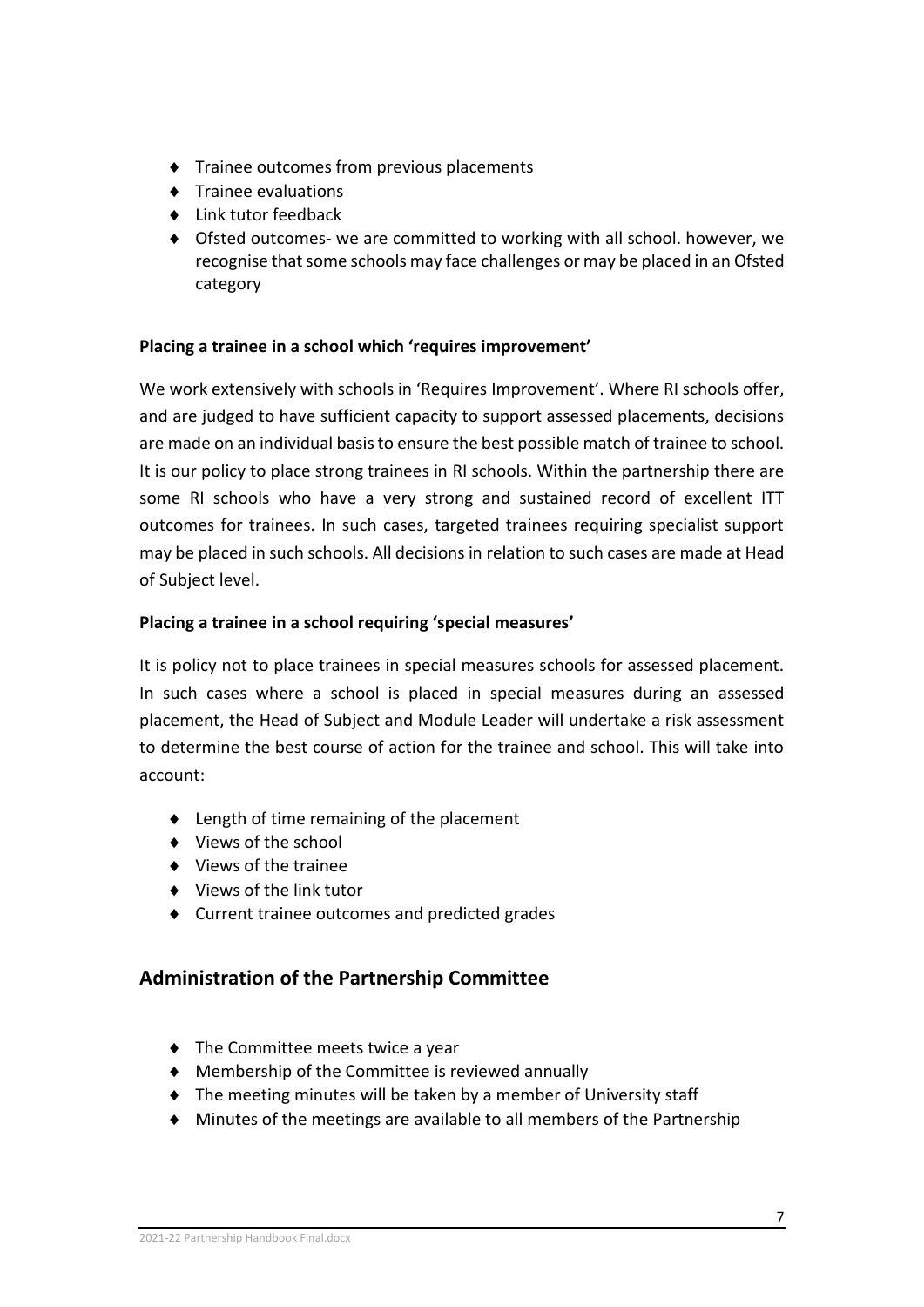# **Partnership agreement**

The Agreement outlines the minimum entitlement of placement experience, including the support the school is expected to offer and duties required of the school. It also identifies how the partnership is led and supported.

The Partnership Agreement has been created to ensure:

- schools, trainees and University tutors are clear about the basic entitlement in terms of support offered by Partnership schools for trainees
- ◆ parity of experience across schools
- there is a written agreement of the level of support expected
- adequate insurance is in place and that there exist health & safety policies which will cover our students whilst on placement with you

#### **Funding allocation**

HE institutions receive no direct funding from the Government to run ITE programmes. Despite ITE trainees training for both an academic award and QTS, tuition fees for ITE programmes are the same as for all other under and post graduate programmes.

We recognise that the funding devolved to schools for placement does not cover the real time, effort and emotion involved in supervising trainees.

However, in accepting payments and signing a Partnership Agreement, a school is indicating its willingness to take on board this role and offer the minimum entitlement for supervision on placement indicated by each of the Partnership Agreements.

#### **Signing the Partnership Agreement**

Schools should sign a Partnership Agreement to take trainees on placement when they:

- have considered whether the school can accommodate the nature and length of the placement
- are confident that they are able to support each trainee on placement
- have the agreement of all of the staff directly involved
- are confident that the year group/s offered will be the one/s available

We are required to ensure that trainees receive experience across a range of ages and phases. Once the Placement Office knows which year groups are available in a particular school a trainee or trainees will be allocated. If a school finds that it is unable to offer the age group specified, then the Placement Office may have to withdraw the trainee and provide another placement school. This is because we must attend to the profile of experience of the trainee across the placements.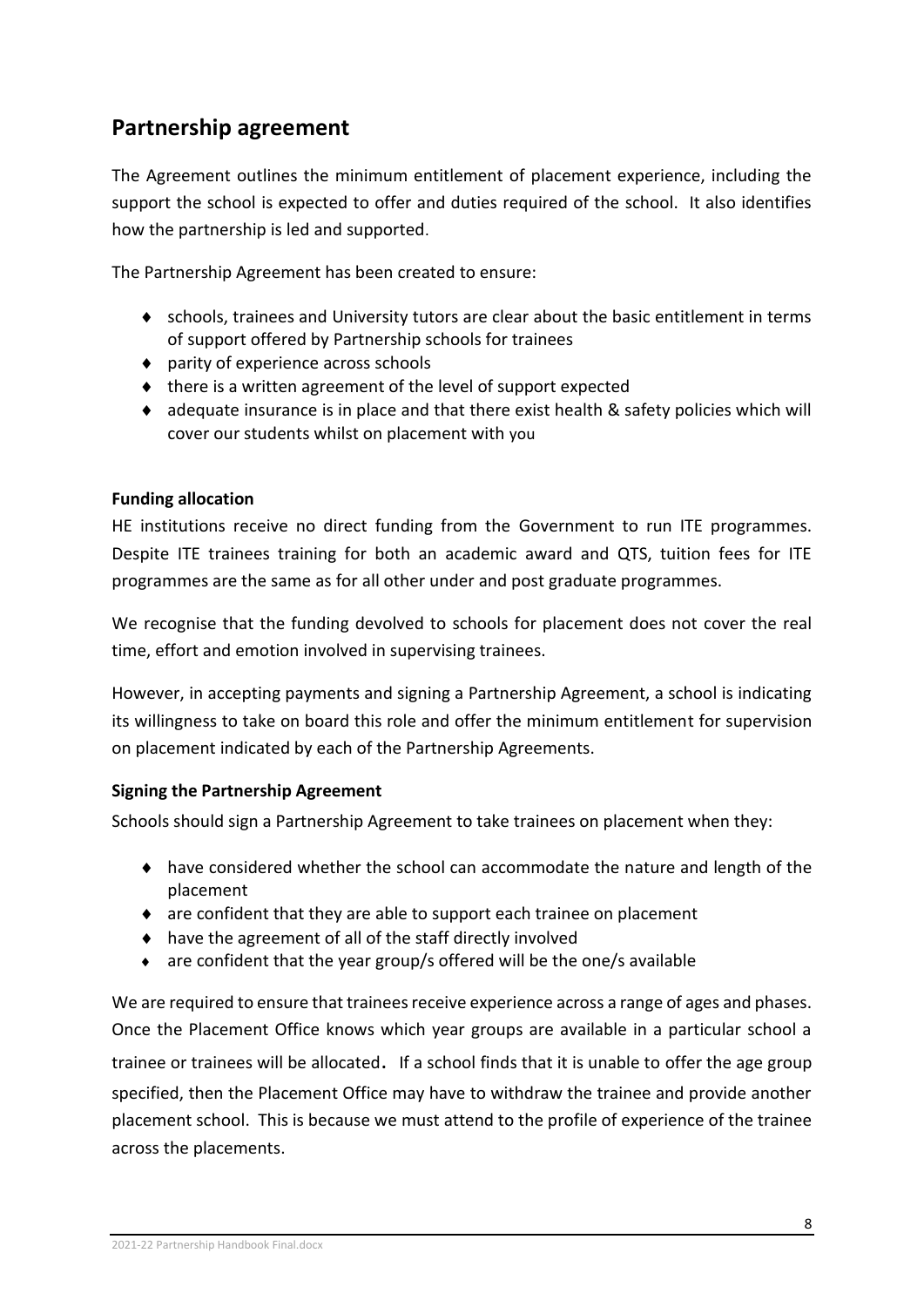## **Expectations of the Northumbria University Partnership Agreement**

The following outlines the minimum expectations of support and training required by this agreement for trainees on all assessed block placements.

#### **The training and support role of the school will be to:**

- identify an appropriate member of staff to access relevant training prior to the placement
- coordinate the training plan with the trainee (i.e., organise tutorials, observations and feedback relevant to the trainee's individual needs and in line with the expectations of the placement)
- ensure that during the placement the trainee is supported in addressing the targets set from the previous placement
- use Northumbria placement documentation in line with the placement handbook
- ensure that the trainee's planning for the placement is checked, provide comment and sign to indicate it is complete. Monitor trainee's medium and short- term planning and placement file. Read the trainee's evaluations and provide written comments and targets and sign on a weekly basis
- provide the trainee with access to key school policies, including the assessment policy, to enable the trainee to use the information to inform planning and work within the school
- provide the trainee with information relating to the way the National Curriculum and the Statutory Framework for Early Years Foundation Stage are applied within the school
- ensure that the rationale underlying specific classroom decisions is explained and discussed
- provide one formal review of progress per week and negotiate the focus of future targets with the trainee
- identify any trainee who causes concern. Collect written evidence to support concerns, ensuring that the trainee understands these concerns. Work jointly with the University to set up an action plan for the trainee. Concerns should be recorded on a 'Trainee Support Form' which is available from the Placement Information Website (details at the back of this booklet) and the booklet 'Working with and Supporting Trainees in the Classroom';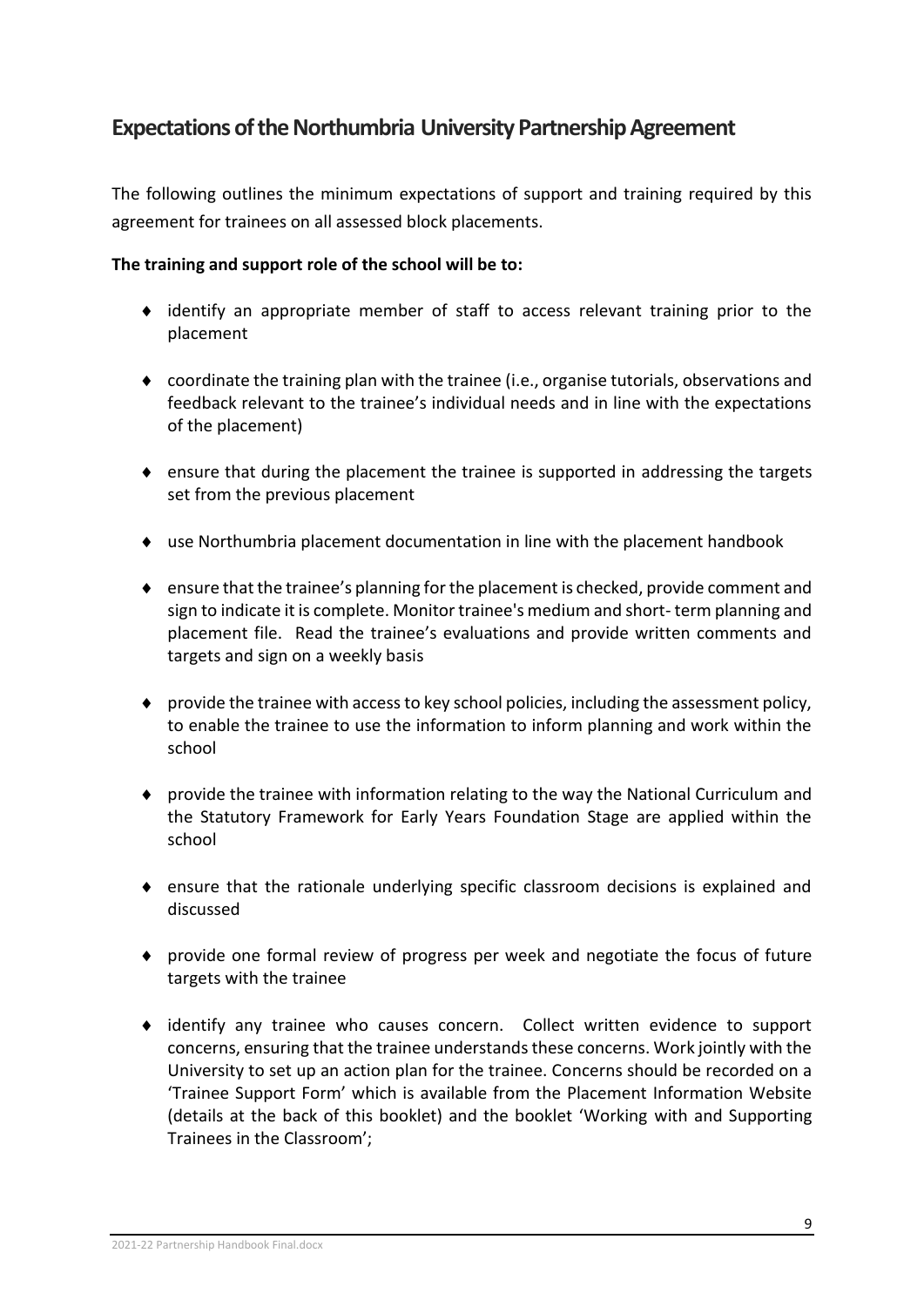- provide final reports on the trainee and ensure this has been discussed with the trainee. The trainee and school must sign the report.
- Engage, where possible, with other key activities of the primary partnership, including interviewing trainees and attending University facilitated CPD

#### **By signing the Partnership Agreement, host schools are also confirming that**:

- They have a written Health and Safety policy covering all your premises and the role of trainee and that this will be made available to the university upon request. **This will include an organisational COVID-19 risk assessment and trainee risk assessment.**
- They have a written Health and Safety policy covering all your premises and the role of trainee and that this will be made available to the university upon request. **This will include an organisational COVID-19 risk assessment and trainee risk assessment.**
- They, their local education authority or trust will maintain liability insurance for the period of each student placement and that, if their insurers will not cover liabilities incurred as a result of a student placement, the school will have access to funds to pay for any liability dispute and compensation awarded
- They have carried out a risk assessment of their work practices applicable to the role of student teacher and that all risk assessments are kept under regular review
- They have in place a formal procedure for reporting and recording accidents and incidents in accordance with [RIDDOR](http://www.hse.gov.uk/riddor/) or relevant statutory authority
- They have procedures to be followed in the event of serious and imminent danger to people at work in their undertaking
- They will report to the university all recorded accidents or work-related sickness involving placement students

From time to time, we will contact colleagues in school to inform them of developments within the primary partnership and notify schools of CPD opportunities relevant to the primary partnership.

In addition to these generic requirements, individual placements have specific expectations. Details of these will be sent to schools along with trainee details, prior to each placement.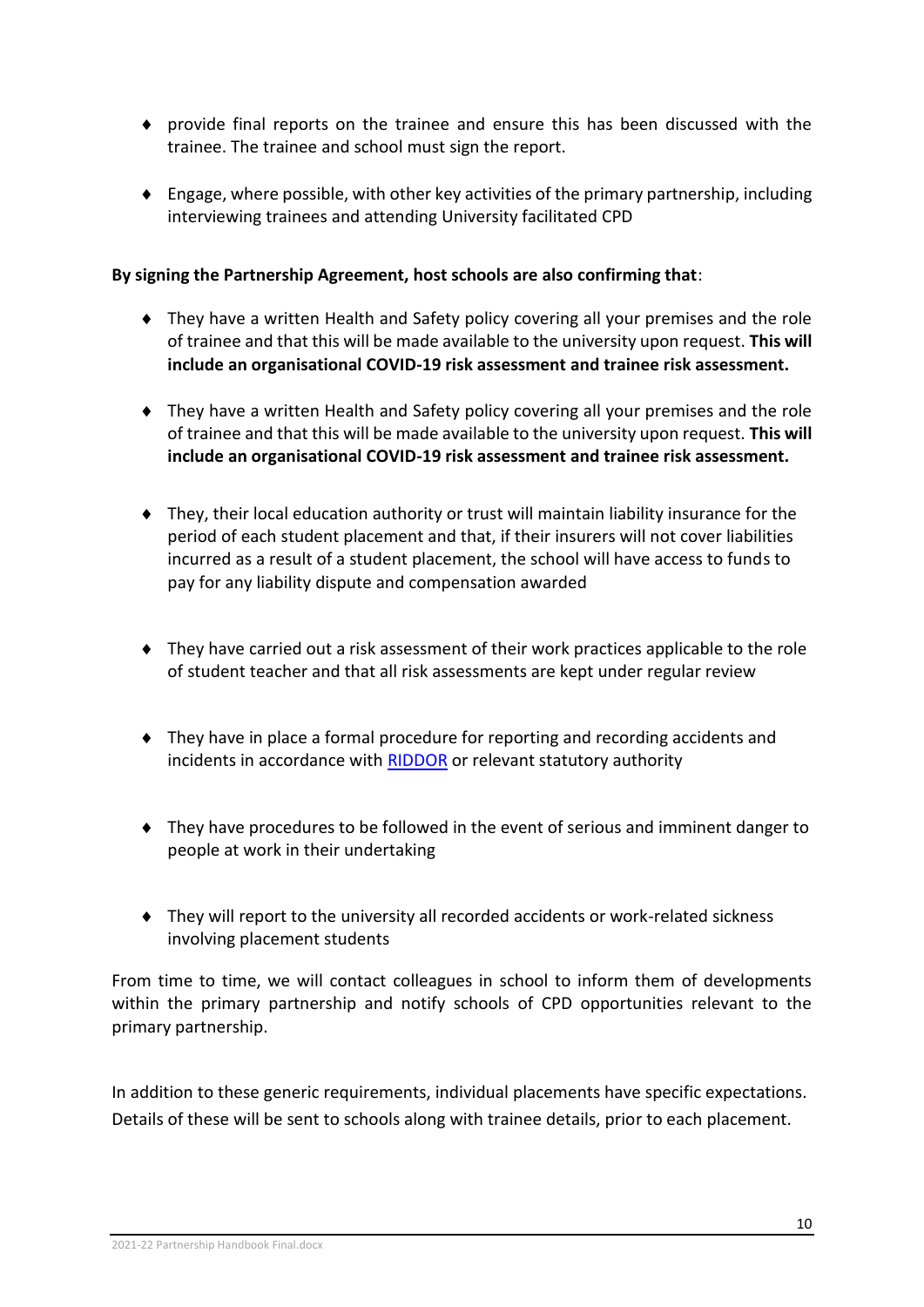# **Roles and Responsibilities**

This section outlines the people involved in school placements, their roles and responsibilities. It is important that those involved with trainees on placements know what their role entails and how it relates to other people working with trainees.

None of the roles is exclusive and, of course one of the most important issues is communication between different people both within a school and the University.

Knowing about the different roles is also important for the trainee and Partnership schools need to make sure that each trainee knows who is responsible for what in a school. This ensures that if the trainee has a query, requires help etc. that he, or she, can approach the most appropriate person.

#### **Head teacher**

In line with DfE's ITT Criteria, head teachers must ensure that all trainees fully understand the safeguarding principles and procedures for their school, including ensuring that all trainees receive the following at the start of their placement in school:

- COVID-19 specific risk assessment and induction
- safeguarding policy and practice induction
- staff behaviour policy (sometimes called a code of conduct)

#### **The Head Teacher will also be responsible for:**

- Ensuring that all school ITT mentors are able to fulfil the requirements of the National Standards for School Based Initial Teacher Training Mentors (2016)
- incorporating involvement in the Primary Partnership and ITE into the School Development Plan and as a whole school policy
- liaison with the school's School Based Mentor to ensure that trainees are placed in appropriate classes during their training experience
- ensuring the School Based Mentor and Host Class Teacher are given the time to undertake their training responsibilities and attend appropriate meetings
- ensuring that trainees are treated as professionals in the school and have the opportunity to contribute to the whole life of the school
- ensuring that Partnership funding supports staff and trainees involved in placements in the school
- $\bullet$  ensuring quality of experience for the trainee
- ensuring that information about placements is communicated to the appropriate staff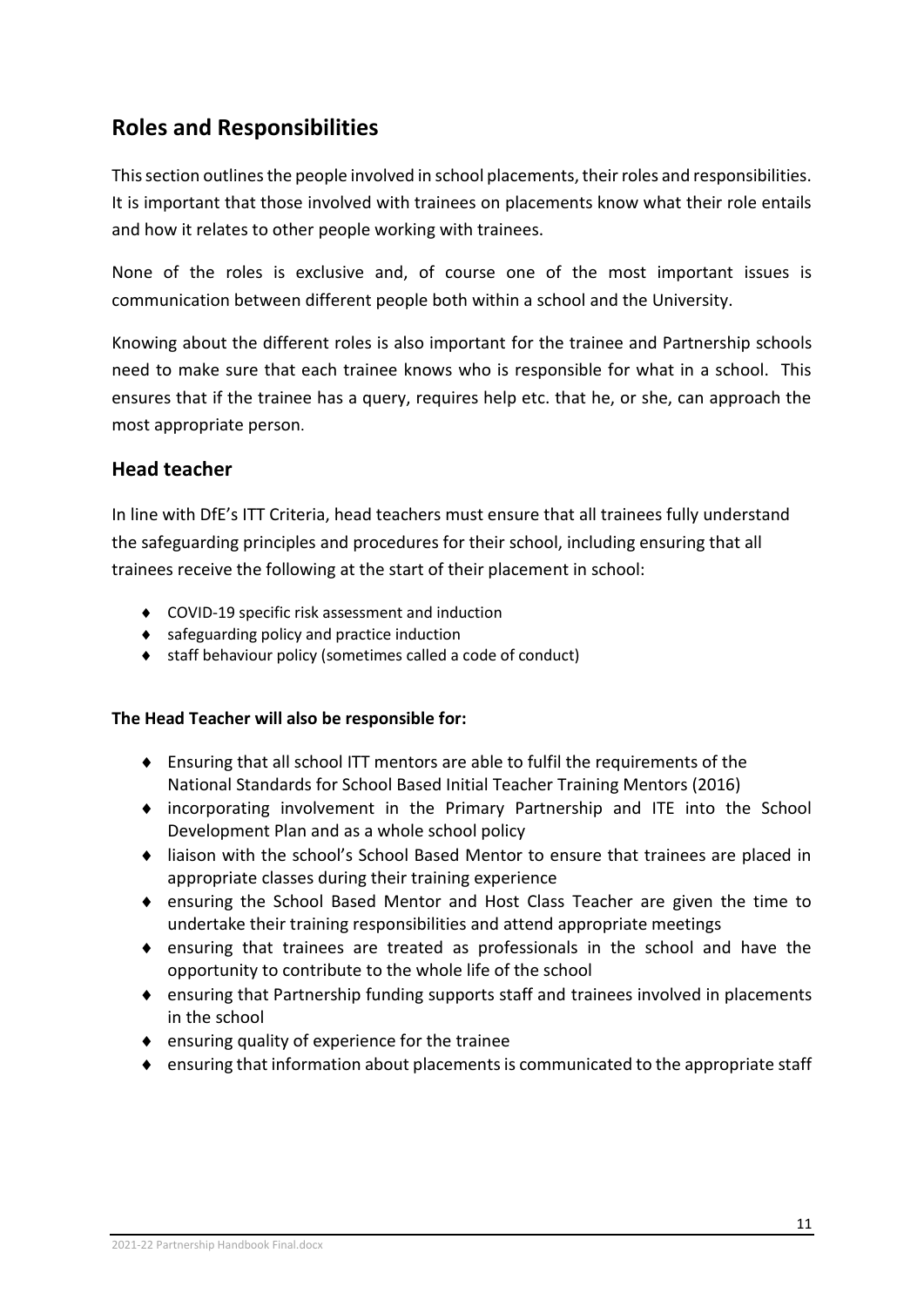## **School based mentor**

Each school should designate someone as the **School Based Mentor.** This person is usually a senior member of staff or an experienced teacher. The key role of the **School Based Mentor** is to be responsible for the management of trainee placements within the school.

**The School Based Mentor will be responsible for working within the National Standards for School Based Initial Teacher Training Mentors (2016), detailed below:**

## **Standard 1 - Personal qualities**

Establish trusting relationships, modelling high standards of practice, and understand how to support a trainee through initial teacher training

#### **The mentor should:**

- Be approachable, make time for the trainee, and prioritise meetings and discussions with them;
- use a range of effective interpersonal skills to respond to the needs of the trainee;
- ◆ offer support with integrity, honesty and respect;
- use appropriate challenge to encourage the trainee to reflect on their practice; and
- $\bullet$  support the improvement of a trainee's teaching by modelling exemplary practice in planning, teaching and assessment.

## **Standard 2 – Teaching**

Support trainees to develop their teaching practice in order to set high expectations of all pupils and to meet their needs.

#### **The mentor should:**

- $\bullet$  support the trainee in forming good relationships with pupils, and in developing effective behaviour and classroom management strategies
- $\bullet$  support the trainee in developing effective approaches to planning, teaching and assessment
- support the trainee with marking and assessment of pupil work through moderation or double marking
- ◆ give constructive, clear and timely feedback on lesson observations
- ◆ broker opportunities to observe best practice
- support the trainee in accessing expert subject and pedagogical knowledge
- resolve in-school issues on the trainee's behalf where they lack the confidence or experience to do so themselves
- enable and encourage the trainee to evaluate and improve their teaching
- enable the trainee to access, utilise and interpret robust educational research to inform their teaching.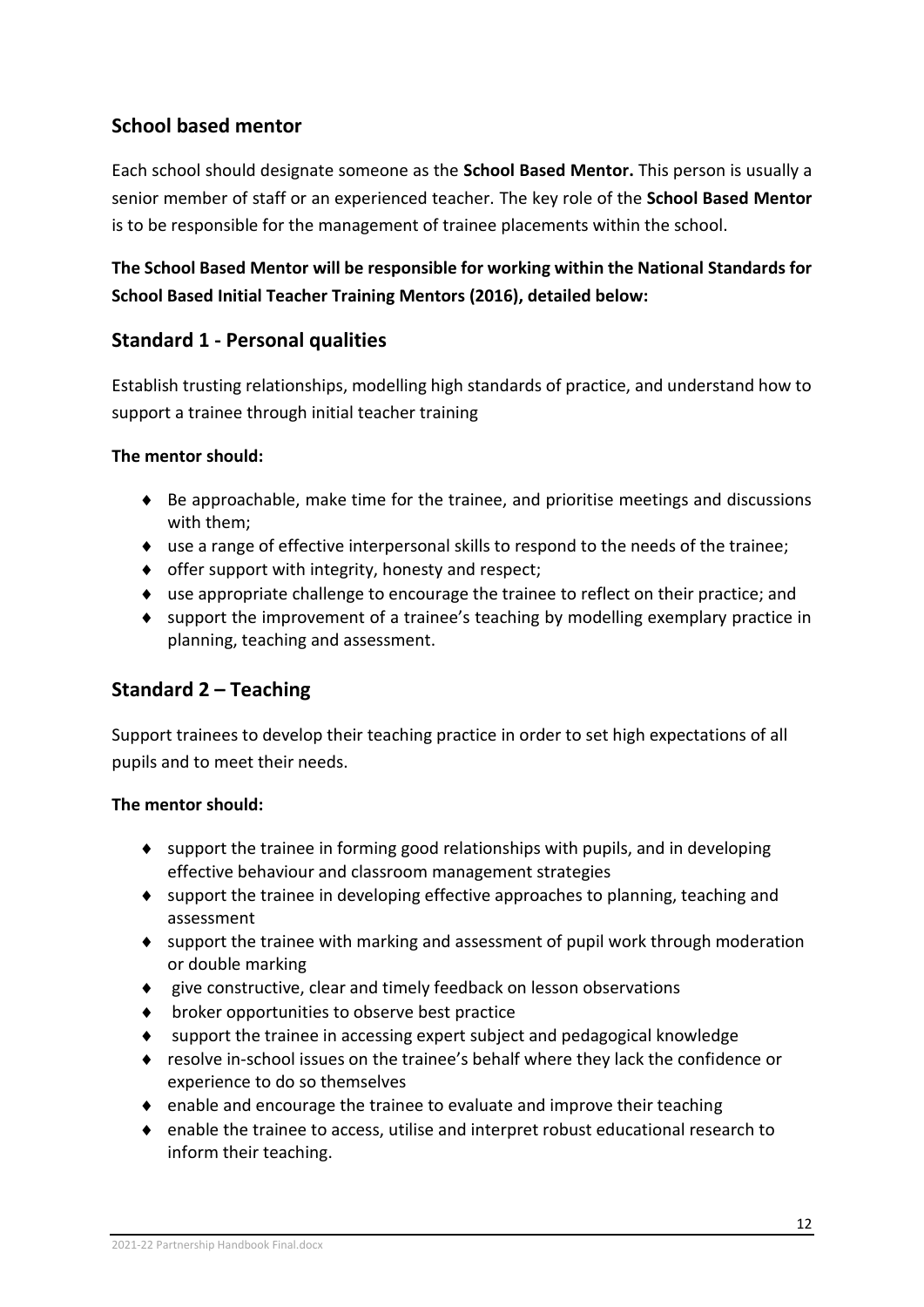## **Standard 3 – Professionalism**

Set high expectations and induct the trainee to understand their role and responsibilities as a teacher

#### **The mentor should:**

- encourage the trainee to participate in the life of the school and understand its role within the wider community
- support the trainee in developing the highest standards of professional and personal conduct
- $\bullet$  support the trainee in promoting equality and diversity
- ensure the trainee understands and complies with relevant legislation, including that related to the safeguarding of pupils
- $\bullet$  support the trainee to develop skills to manage time effectively

## **Standard 4 Self-development and working in partnership**

Continue to develop their own professional knowledge, skills and understanding and invest time in developing a good working relationship within relevant ITT partnerships.

The mentor should:

- ensure consistency by working with other mentors and partners to moderate judgements
- continue to develop their own mentoring practice and subject and pedagogical expertise by accessing appropriate professional development and engaging with robust research

Northumbria University runs a robust system of 2 stage mentor training and follow up support.

Please contact Lorain Miller [lorain.miller@northumbria.ac.uk](mailto:lorain.miller@northumbria.ac.uk) if you would like to book mentor training for your school. During 2021/22 it is likely that mentor training will continue to be delivered virtually.

School based Mentors may also be interested in undertaking to new NPQ in Leading Teacher Development: for teachers who have, or are aspiring to have, responsibilities for leading the development of other teachers in their school. Beginning in Autumn 2021 you can find out more by contacting your Teaching School Hub.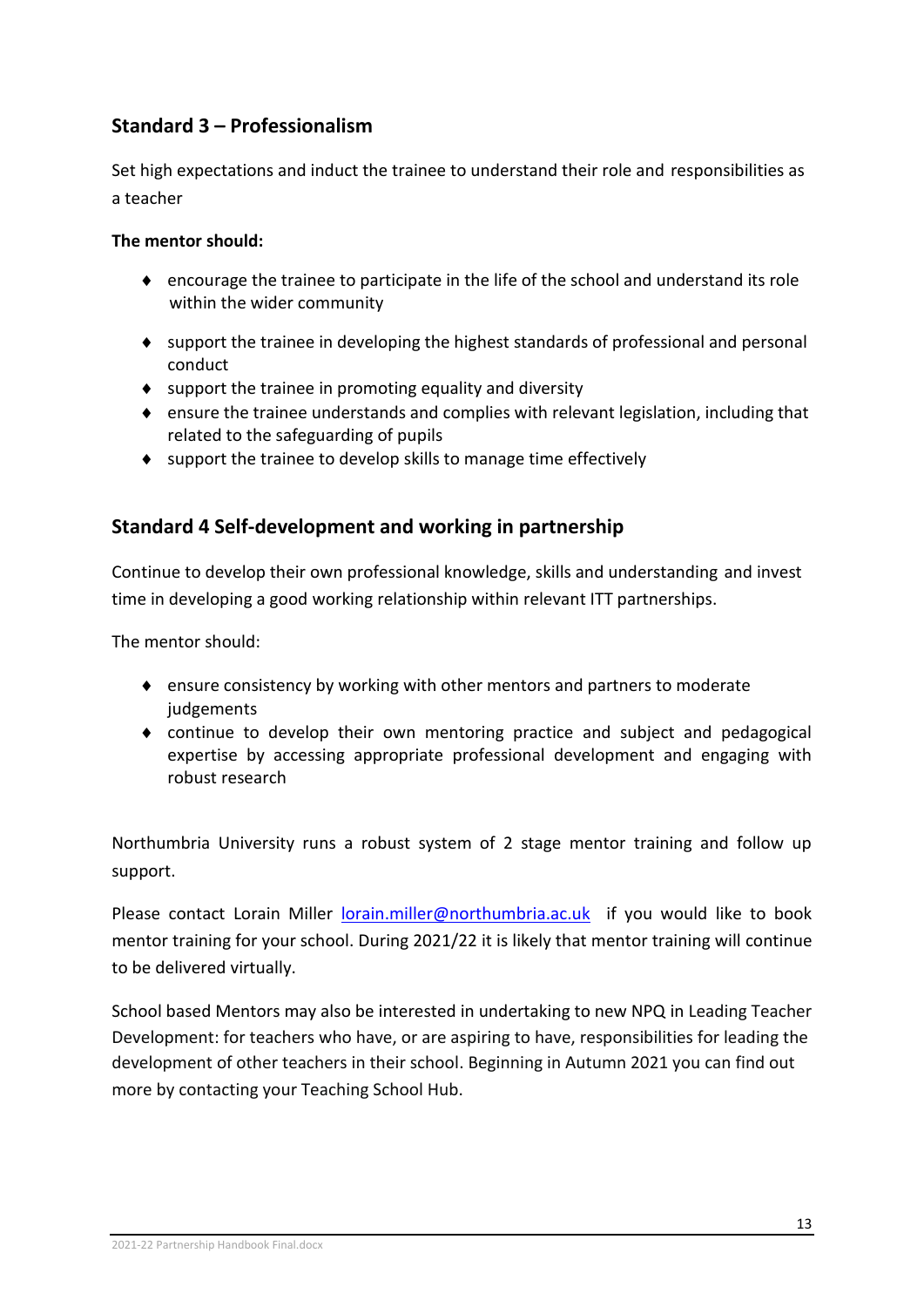The role of the **School Based Mentor** will be:

- liaising with the head teacher and other members of staff to decide whether to have trainees, from which course and for which placement
- deciding, in collaboration with colleagues, the placement of trainees in classes where there are appropriate role models and support will be given
- considering the expectation and requirements of the Partnership Agreement for that placement and devising an appropriate training plan for, and with, the trainees
- setting up at least one review of progress for each trainee each week
- overseeing the placement
- ensuring trainees are given access to appropriate school documentation
- attending Northumbria mentor training
- ensuring that the school fulfils the requirements of the Partnership Agreement, which includes not changing the age offered for the placement without prior consultation with the University
- carrying out formal and informal lesson observations
- providing timely and constructive verbal and written feedback from lesson observations, file and work scrutiny
- ensuring that a weekly review of progress takes place and is documented
- facilitating opportunities within the school to support the trainee's progress, for example observation in different classes
- fully completing an end of placement report, including both grades and narrative commentary
- ensuring that in the case of a trainee experiencing difficulty, the University is informed immediately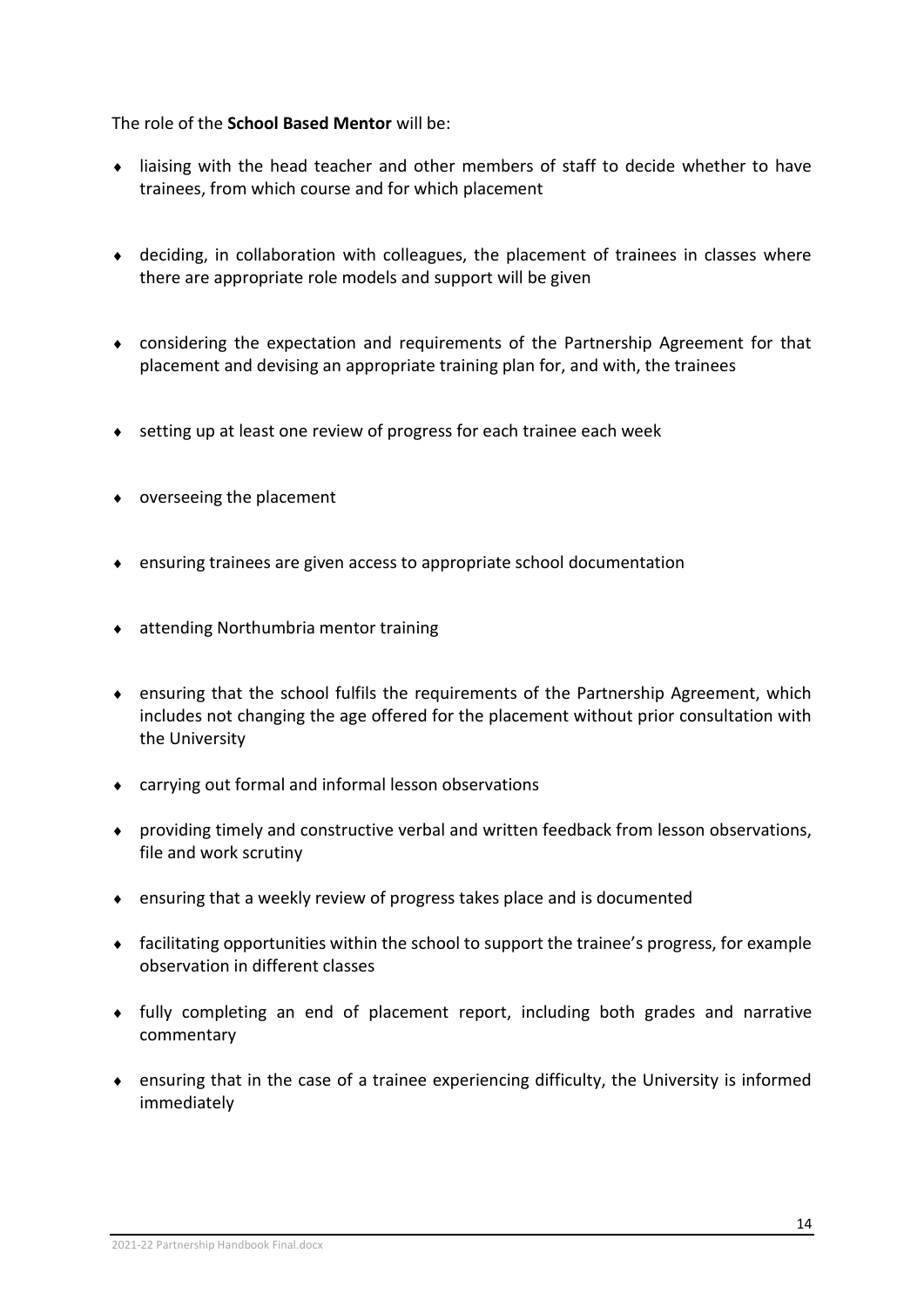### **Host class teacher**

The **Host Class Teacher** is the person with whom the trainee will spend the majority of his or her time. This person has a key role to play on any placement and the influence of the class teacher on the success of a placement should not be underestimated. The **Host Class Teacher** will take on board both a pastoral and professional training role. In some cases, the Host Class Teacher will also be the Mentor.

#### **The Host Class Teacher will be responsible for:**

- $\bullet$  ensuring that he or she has received at least Stage 1 mentor training
- understanding the expectations of the National Standards for School Based Initial Teacher Training Mentors (2016)
- $\bullet$  ensuring that he, or she, knows what the expectations of the placement are
- ensuring that, where appropriate, the trainee is prepared for teaching the class
- checking the trainee's file and providing feedback orally and in written form
- observing the trainee teaching and working with pupils, providing feedback and helping to set targets for future work
- $\bullet$  discussing with the trainee, issues arising in trainee's work
- sharing with the trainee the underlying rationale and reasons for the systems and approaches used by the class teacher
- supporting the trainee in establishing him, or herself, as a 'teacher' in the classroom with the pupils
- supervising PE lessons
- $\bullet$  providing the trainee with opportunities to observe high quality teaching and learning sessions
- developing a positive professional relationship with the trainee in which the trainee develops confidence in the teacher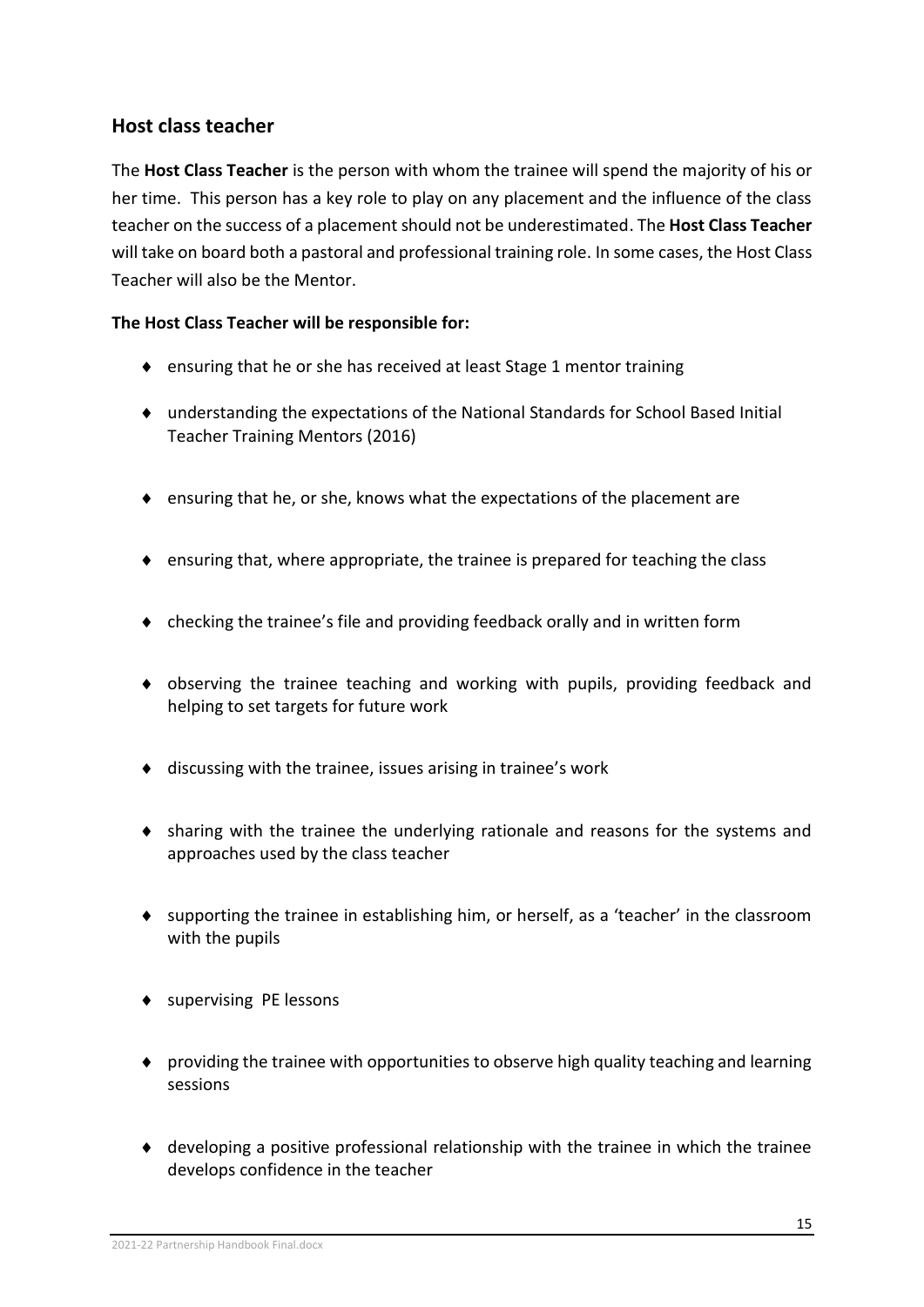## **University Link Tutor (not School Direct)**

The key role of the **University Link Tutor** is one of quality assurance to ensure that there is parity across a cluster and across the Partnership.

#### **The Northumbria University Visiting Link Tutor will be responsible for:**

- ensuring two-way communication between schools and the University;
- leading mentor training to ensure that school based mentors are able to fulfil the expectations laid out in the National Mentor Standards (2016)
- organising cross-school moderation as required
- ◆ assisting in the development of mentor training:
- $\bullet$  providing support for Partnership schools in their training role;
- $\bullet$  supporting schools who are new to the Partnership;
- ensuring that schools understand and use appropriate documentation and procedures;
- providing support to school and trainee where there are serious concerns about the trainee's progress.

#### **The Trainee**

The Northumbria University Partnership is a collaboration between the University, School and Trainee. Each has roles and responsibilities in relation to each other.

The Trainee, when he or she begins a course to train as a teacher, has made the first step in joining the teaching profession. As such the trainee should be seen as a professional who has a range of previous experience and development needs but also has a range of responsibilities.

#### **The responsibility of the trainee is to:**

 Familiarise themselves with, and adhere to school policies, **with particular regard for safeguarding of pupils and behaviour**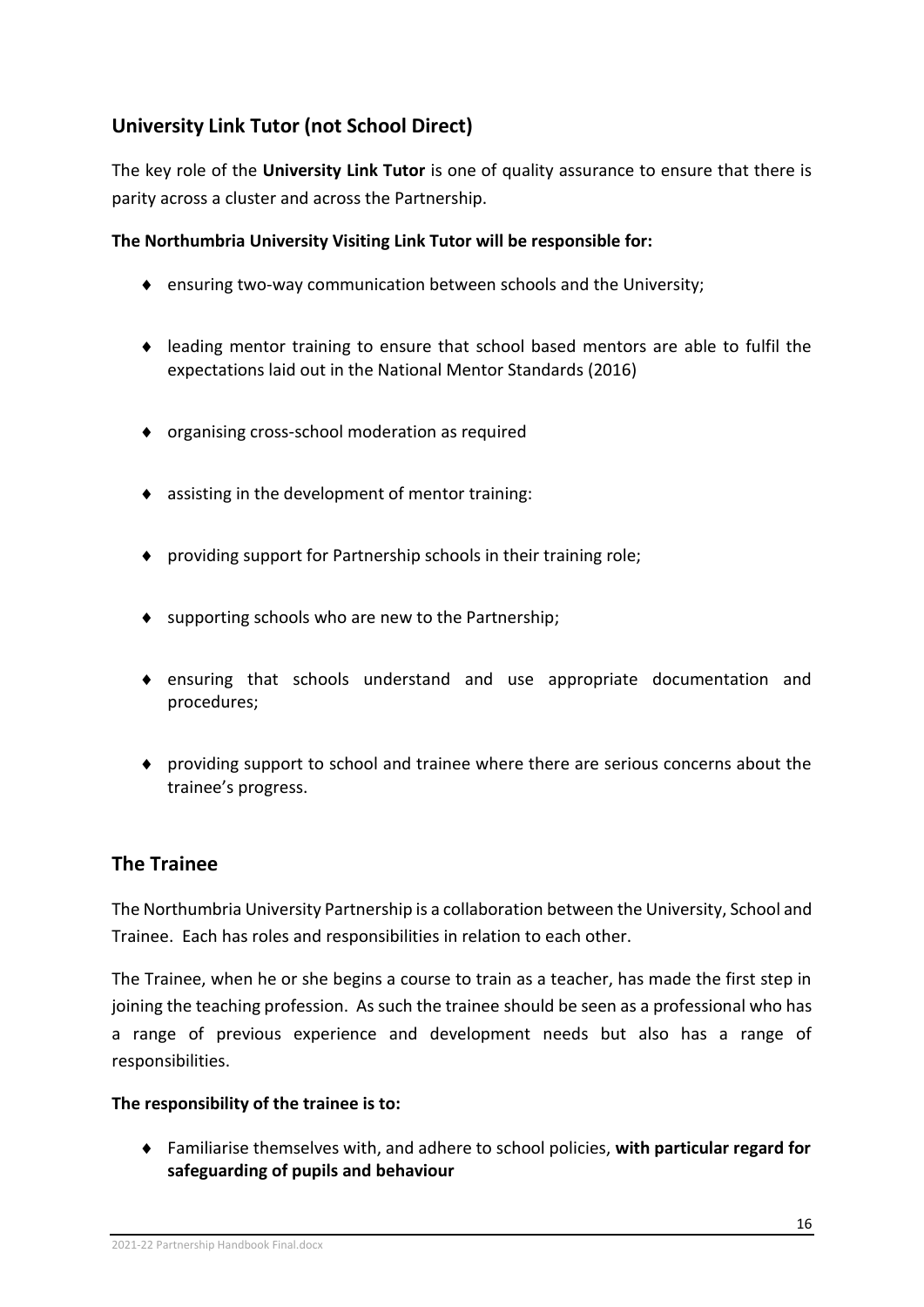- understand the nature and demands of being a professional as set out by Part 2 of the **Standards**
- behave professionally with due regard for the procedures and routines of the school
- respect confidentiality
- $\bullet$  be thoroughly prepared, as appropriate, to participate in the placement
- $\bullet$  ensure that planning is sufficiently detailed to support teaching
- take responsibility for understanding placement requirements and addressing the associated demands
- ◆ be flexible
- maintain accessible, up-to-date files
- with support from an experienced member of staff, assess pupils' work in order to inform planning and teaching
- identify strengths, areas for development and set clear targets for professional development
- maintain records of Professional Development
- respect the dress code for professionals in the school

#### **We expect our student teachers to**

have pupils at the heart of everything they do have high aspirations for themselves and all pupils show a commitment to social justice build professional and positive relationships within the university and school communities use current educational research to inform their thinking and practice be a reflective practitioner who actively uses feedback to improve see themselves as a lifelong learner show creativity be self-motivated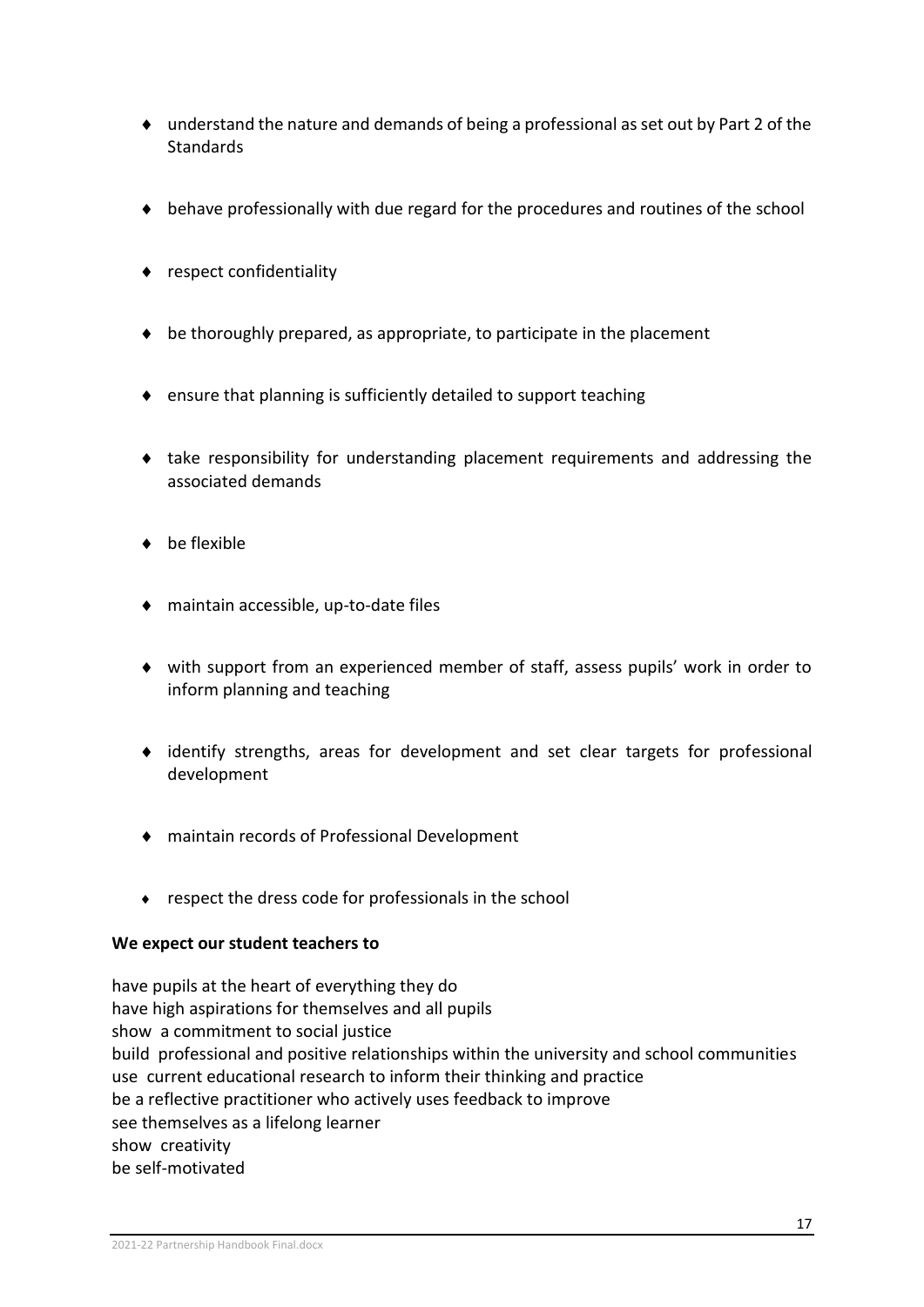## **Head of Subject**

The Head of Subject manages the direction of the Partnership in collaboration with the Partnership Committee, tutors and the Programme Leaders and oversee the strategic running of the Partnership and placements. The Head of Subject works closely with the Placements Team and Module Leaders to ensure the smooth running of placements and is part of the Primary Partnership Committee and programme teams.

#### **The key responsibilities of the Head of Subject are to:**

- oversee the placement team in allocation of trainees in Partnership Schools appropriate to the needs of the course and trainee
- liaise with the Placement Team and schools to ensure appropriate allocations of trainees
- ensure effective arrangements for External Examiner visits are in place
- report to Primary Partnership and Primary Programme Committees
- $\bullet$  take a significant role in ensuring the partnership agreement and documentation is up-to-date
- $\blacklozenge$  ensure positive and mutually beneficial relationship with schools are maintained

#### **External Examiner**

Northumbria University uses External Examiners on its courses to provide informed and appropriate external feedback for comparison of academic standards; the provision of independent, objective and impartial judgement; and professional advice and expertise in the form of reports to the University.

#### **The External Examiner is responsible for:**

- $\bullet$  reading a selection of assessed work across a course and offering comments to the course team for consideration
- observing a selection of trainees teaching and offering feedback to the trainee, School Based Mentor and Programme Leader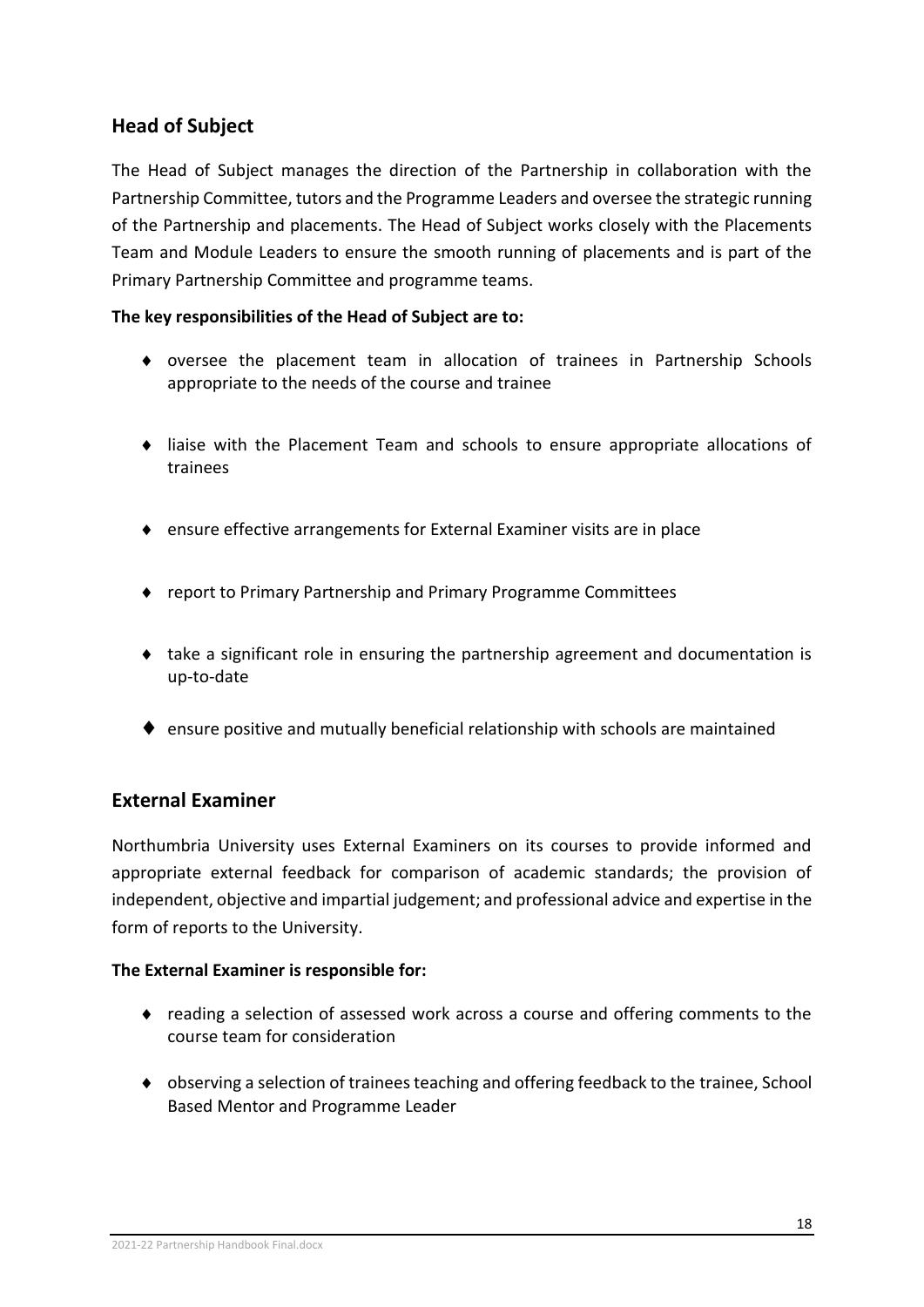- verifying that the ITE curriculum is appropriate and will ensure that trainees meet the Teachers' Standards at the end of their course
- ensuring that trainees are provided with effective formative and summative feedback to support their professional development
- producing a formal report that is submitted to the University. The Programme Leader must give serious consideration for action in relation to the points raised by an External Examiner. Where issues relate to school-based elements of primary programmes, those issues will be taken for discussion at the appropriate Primary Partnership Committee Meeting

#### **Our current External Examiners are**:

| <b>BA Primary Education</b>         | Prof. Gary Beauchamp | Cardiff Met. University          |
|-------------------------------------|----------------------|----------------------------------|
| <b>PGCE Primary Education</b>       | Dr Roger Wood        | <b>Oxford Brookes University</b> |
| <b>PGCE Early Primary Education</b> | Dr Roger Wood        | <b>Oxford Brookes University</b> |
| <b>PGCE School Direct</b>           | Dr Richard Holme     | University of Dundee             |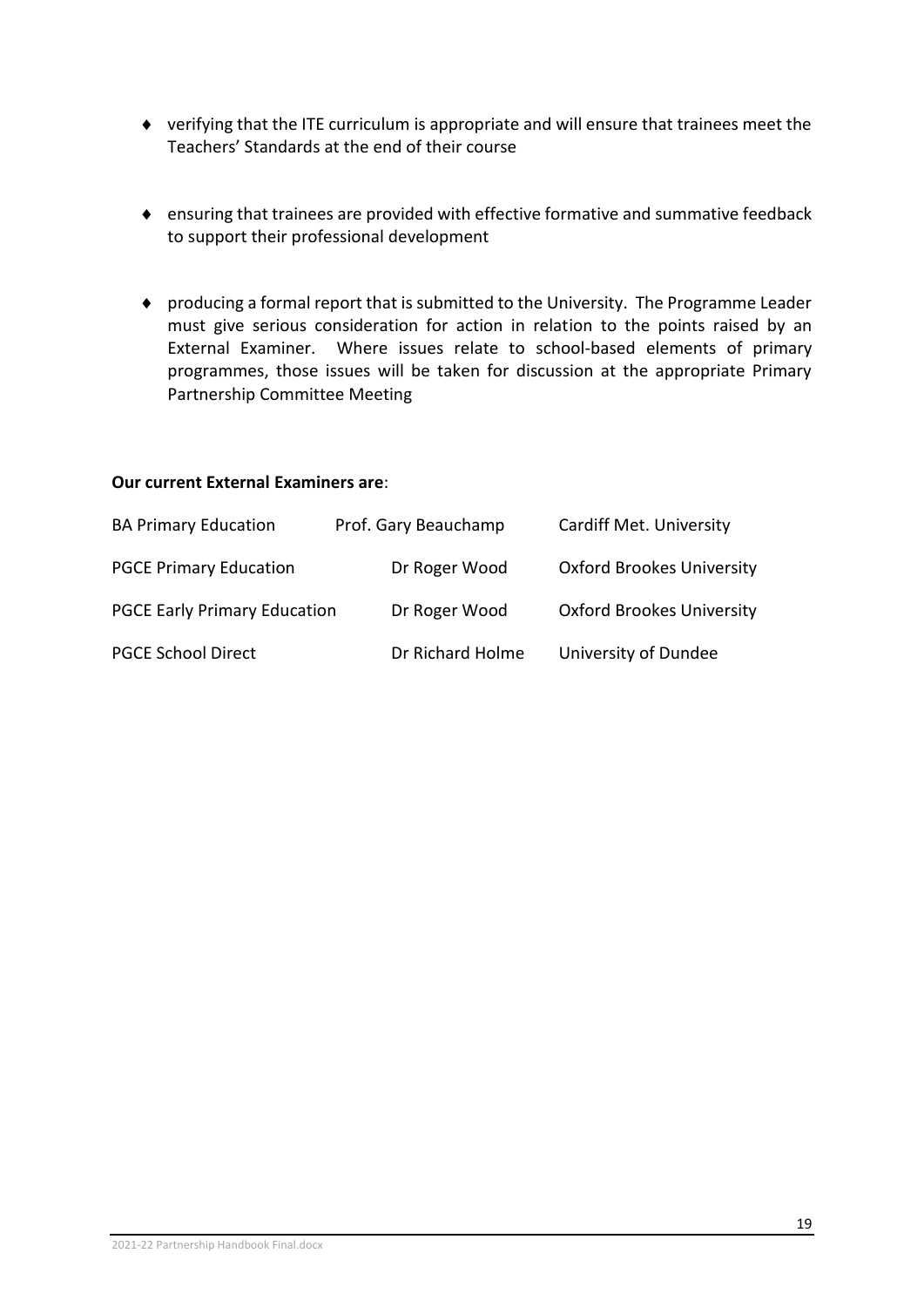# **Commitment to the quality of training**

#### **All Partnership schools must be able to demonstrate:**

- a commitment to fulfilling the expectations contained in the Partnership Agreement;
- a commitment to teacher training and associated staff development;
- the ability to provide appropriate role models and support for trainee teachers
- an ability to support trainees in accordance with the *National Standards for School Based Initial Teacher Training Mentors (2016)*
- a commitment to improving the quality of learning through monitoring and evaluation of performance and standards.

Where the quality assurance mechanism indicates that a school in the Partnership does not meet the criteria that indicate a high-quality training environment, then initially extra support will be provided to assist the school in their training provision. If a school, having been supported in this way, continues to offer a training environment that does not meet the criteria listed above, The University will discuss further options with the school. This may include removing the trainee from the school.

The Head of Subjects maintains a record of any such discussions and the subsequent decision.

#### **Trainees Communicating Quality Issues about Schools**

Any trainee who has concerns about the quality of their school-based training, should discuss this with their Link Tutor in the first instance. If concerns raised are unable to be resolved at this stage, procedures will be followed as laid out in the University's Handbook of Student Regulations.

It is important that trainees do not feel that negative feedback reflects badly on them. Equally important is the need for schools to have confidence that judgements have been made against sound criteria. Link tutors and Module Leaders are aware of the fact that a trainee's dissatisfaction relating to their individual experience in the school may not be indicative of the standard of training in the school as a whole.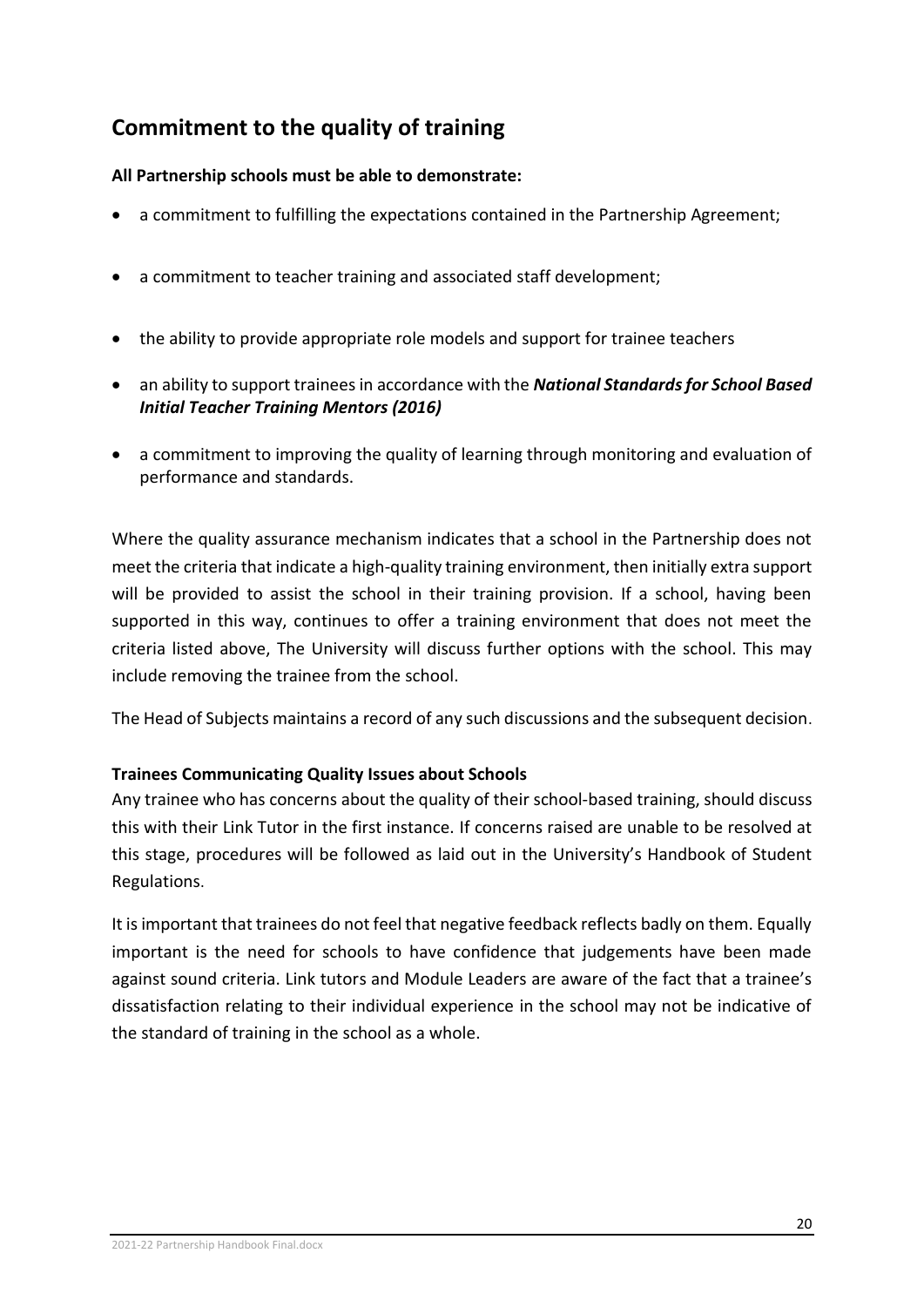# **The Quality Control Loop**

#### **During a placement**

During the course of their school-based training, trainees are advised to discuss any concerns they have with their school-based mentor. Outcomes of the discussion may include:

- Mentor monitors the situation closely but takes no other immediate action
- Mentor and/or trainee contacts the link tutor and discusses concerns
- **If the link tutor is unable to resolve the concerns, he/she will contact the Module Leader. The Module Leader will discuss next steps and resolution with the Head of Subject.**

#### **Review of training**

At the end of the year, trainees complete an evaluation survey with the University. It is expected that any specific concerns would have been raised by the trainee prior to evaluations, however if this has not been the case and concerns raised through evaluations will be addressed by the Module Leader.

Once processed, information from this collection of data will be circulated to Partnership schools. Individual schools will not be identified but the information should be helpful in identifying the elements of placement experience considered of greatest importance to the trainees themselves.

#### **OFSTED**

Northumbria University's provision of initial teacher education is subject to Ofsted Inspection. All inspections of teacher training provision will include the following elements:

- Discussions with school-based mentors and senior leaders in school
- Observation of trainees teaching

Ofsted will inform the University of the schools it will visit during the course of the inspection. The University will liaise closely with schools to ensure that this process runs as smoothly as possible.

For further information, please refer to the Inspection handbook:

[https://www.gov.uk/government/publications/initial-teacher-education-inspection](https://www.gov.uk/government/publications/initial-teacher-education-inspection-handbook)[handbook](https://www.gov.uk/government/publications/initial-teacher-education-inspection-handbook)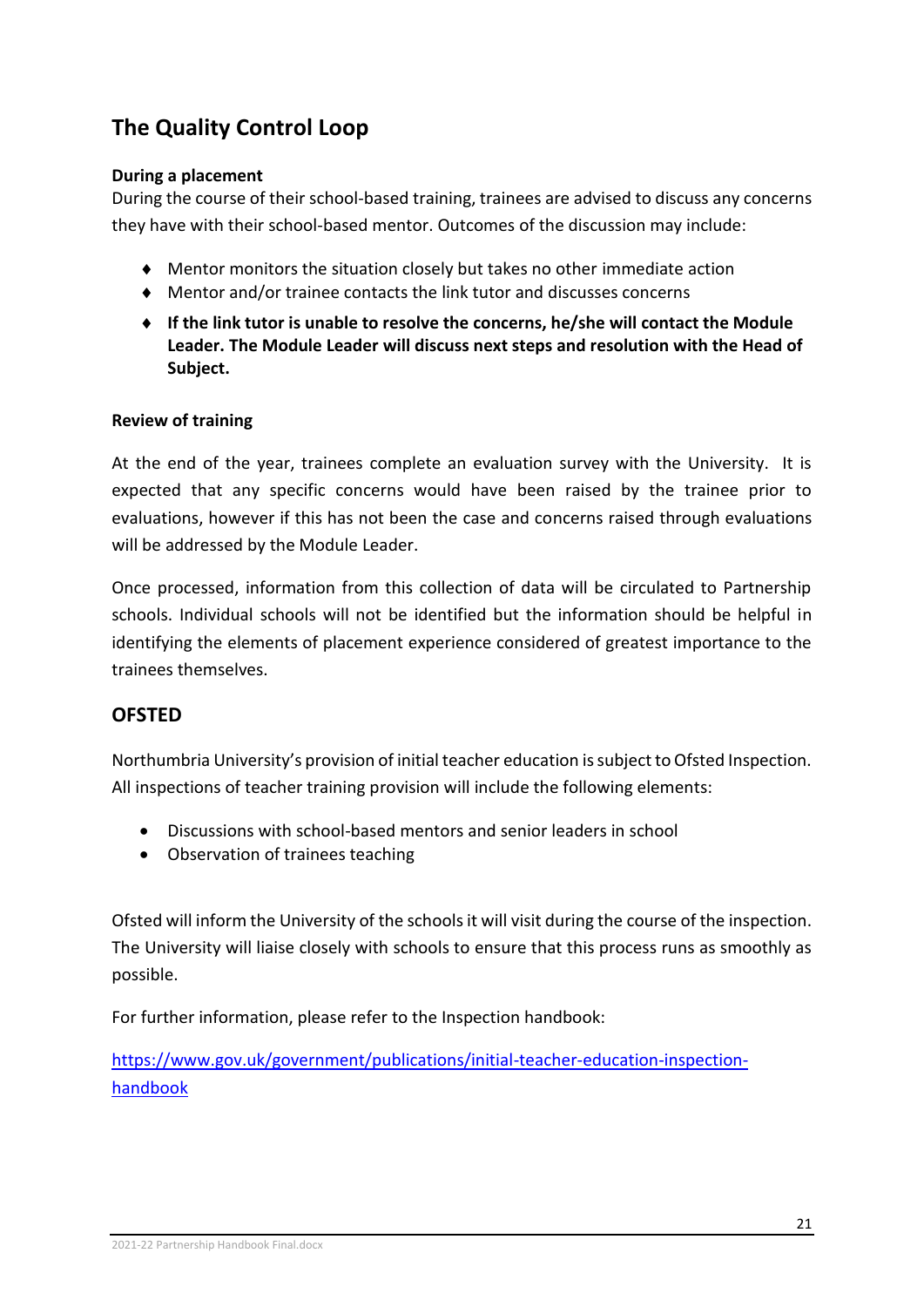## **Important policies which underpin our partnership working**

## **Equality and Diversity Statement**

Northumbria University is committed to providing an environment in which all prospective and existing trainees and staff are treated fairly and with respect. We acknowledge the unique contribution that all individuals can make and it is the responsibility of the University, as far as it is reasonably practicable, to ensure that no one is treated less favourably in terms of race, gender, age, religion, sexual orientation, disability, trade union activity or any other inappropriate or irrelevant criteria or distinction.

#### **The University's Aims**

Northumbria University aims to promote:

- opportunities and access for trainees and staff with a variety of ambitions and from different circumstances;
- $\bullet$  the underpinning of its activities by the values of equity, diversity, collegiality and a concern for ethical behaviour and the welfare of the individual and society.

#### **Equality Act 2010**

The Equality Act became law on 1st October 2010. It replaces previous equality legislation and is intended to strengthen equality law and to make it more transparent and easier to understand. The Act strengthens and extends protection to cover nine protected characteristics and is relevant to the University both as an employer and service provider.

#### **What are protected characteristics?**

Protected characteristics are the ground upon which discrimination is unlawful. The protected characteristics defined under the Act are:

- Age
- Disability
- Gender reassignment
- Marriage and civil partnership
- Pregnancy and maternity
- Race
- Religion or belief
- Sex
- Sexual orientation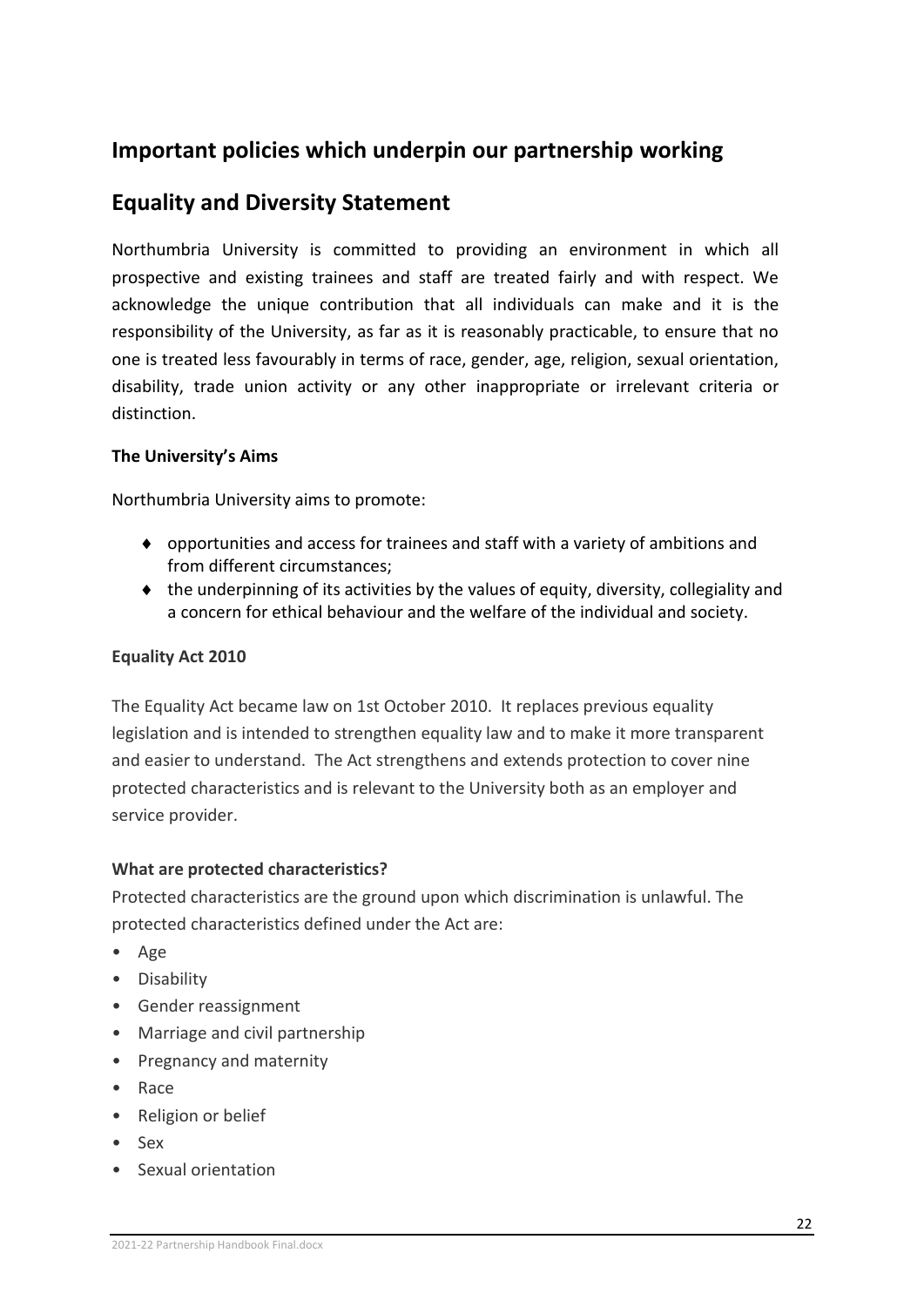## **What does the Act prohibit?** The Act has also extended the definitions of discrimination **Direct Discrimination**

Occurs when someone is treated less favourably than another person because of a protected characteristic they have or are thought to have or because they associate with someone who has a protected characteristic.

#### **Discrimination based on association**

This is direct discrimination against an individual because they associate with another person who possesses a protected characteristic.

#### **Discrimination based on perception**

This is direct discrimination against an individual because others think they possess a particular characteristic.

#### **Indirect discrimination**

This can occur when there is a condition or rule, policy or practice that applies to everyone but particularly disadvantages people who share a protected characteristic.

#### **Harassment**

Unwanted conduct related to a relevant protected characteristic, which has the purpose or effect of violating an individual's dignity or creating an intimidating , hostile, degrading, humiliating or offensive environment for that individual. Individuals are also protected from harassment because of association and perception.

#### **Third party harassment**

Liability may exist for harassment of staff and trainees by third parties.

#### **Victimisation**

Occurs when an employee is treated badly because they have made or supported a complaint or raised a grievance under the Equality Act or because they are suspected of doing so.

**What is the University doing in response to the Equality Act?** As a public sector organisation, the University will have due regard to the need to:

- Eliminate discrimination, harassment, victimisation and any other conduct that is prohibited under the Act
- Advance equality of opportunity between persons who share a protected characteristic and persons who do not share it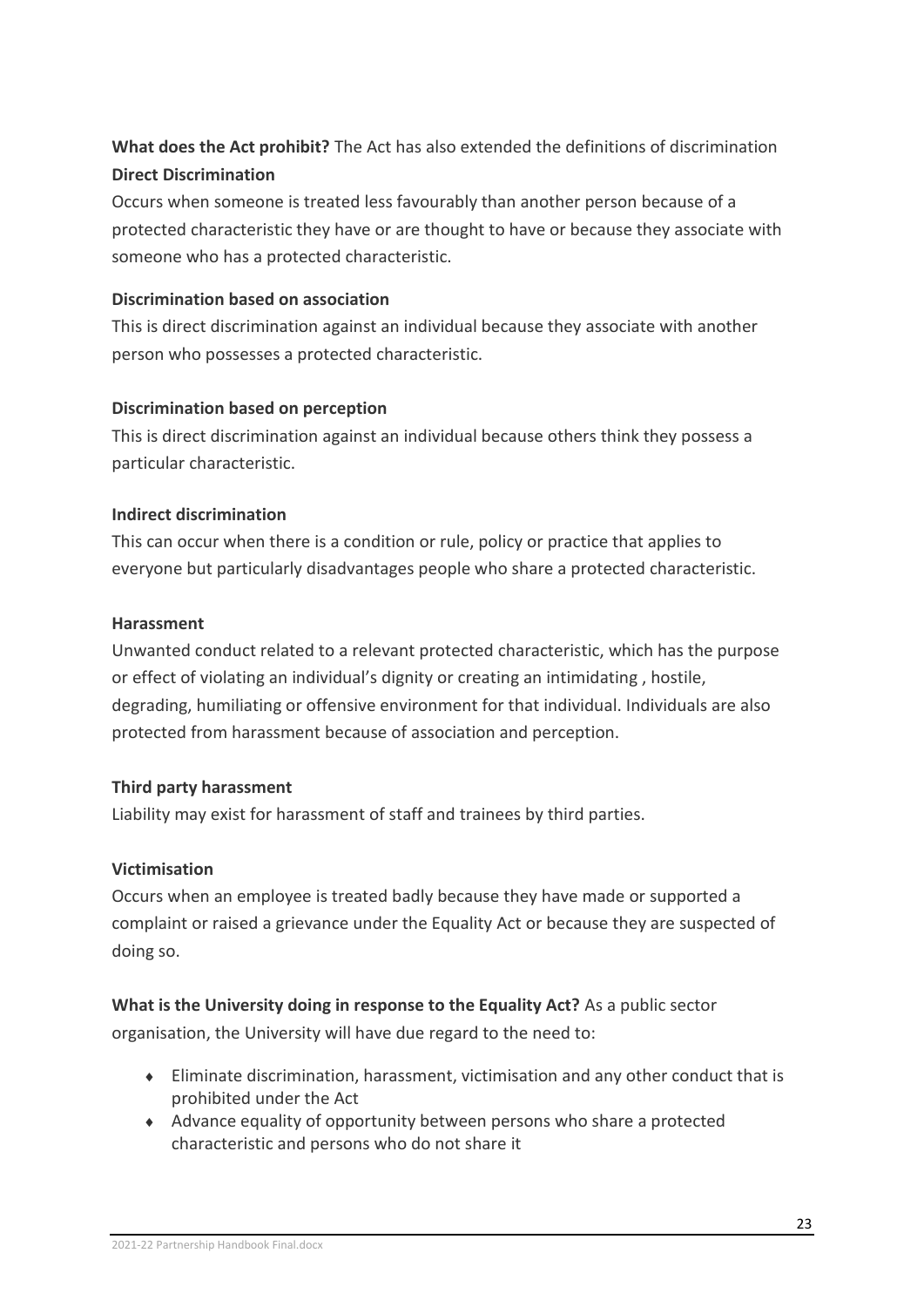Foster good relations between persons who share a protected characteristic and those who do not

The University's Single Equality Scheme and Action Plan supports these commitments and highlights how the University will progress equality and diversity. The Scheme is regularly reviewed and reflects the requirements of the Equality Act. In addition, the University is also updating relevant policies and procedures to ensure they too reflect the requirements of a contract of the contract of  $\mathsf{t}$  he contract  $\mathsf{t}$  and  $\mathsf{t}$ .

#### **What external providers/partners can expect from the University**

You can expect that any Northumbria trainee or member of staff placed in your organisation will act in accordance with the University's policies and procedures and any Equality and Diversity Guidelines of your organisation.

#### **<https://www.northumbria.ac.uk/about-us/equality-and-diversity/>**

All students are subject to Student Regulations and, in addition, all students undertaking an initial teacher training programme are required to sign a code of conduct upon induction.

Further information can be accessed here:

**[https://www.northumbria.ac.uk/about-us/leadership-governance/vice-chancellors](https://www.northumbria.ac.uk/about-us/leadership-governance/vice-chancellors-office/legal-services-team/handbook-of-student-regulations/)[office/legal-services-team/handbook-of-student-regulations/](https://www.northumbria.ac.uk/about-us/leadership-governance/vice-chancellors-office/legal-services-team/handbook-of-student-regulations/)**

#### **University Contacts**

**General Enquiries** (switchboard) – 0191 215 6000

#### **Student Support and Wellbeing Services**

<https://www.northumbria.ac.uk/study-at-northumbria/support-for-students/>

This webpage will signpost students to a range support, including financial, disability, mental health and wellbeing, as well as chaplaincy services.

#### **Other sources of help**

Disability Rights Commission (DRC) <http://www.drc.org.uk/>

Equal Opportunities Commission (EOC)<http://www.eoc.org.uk/>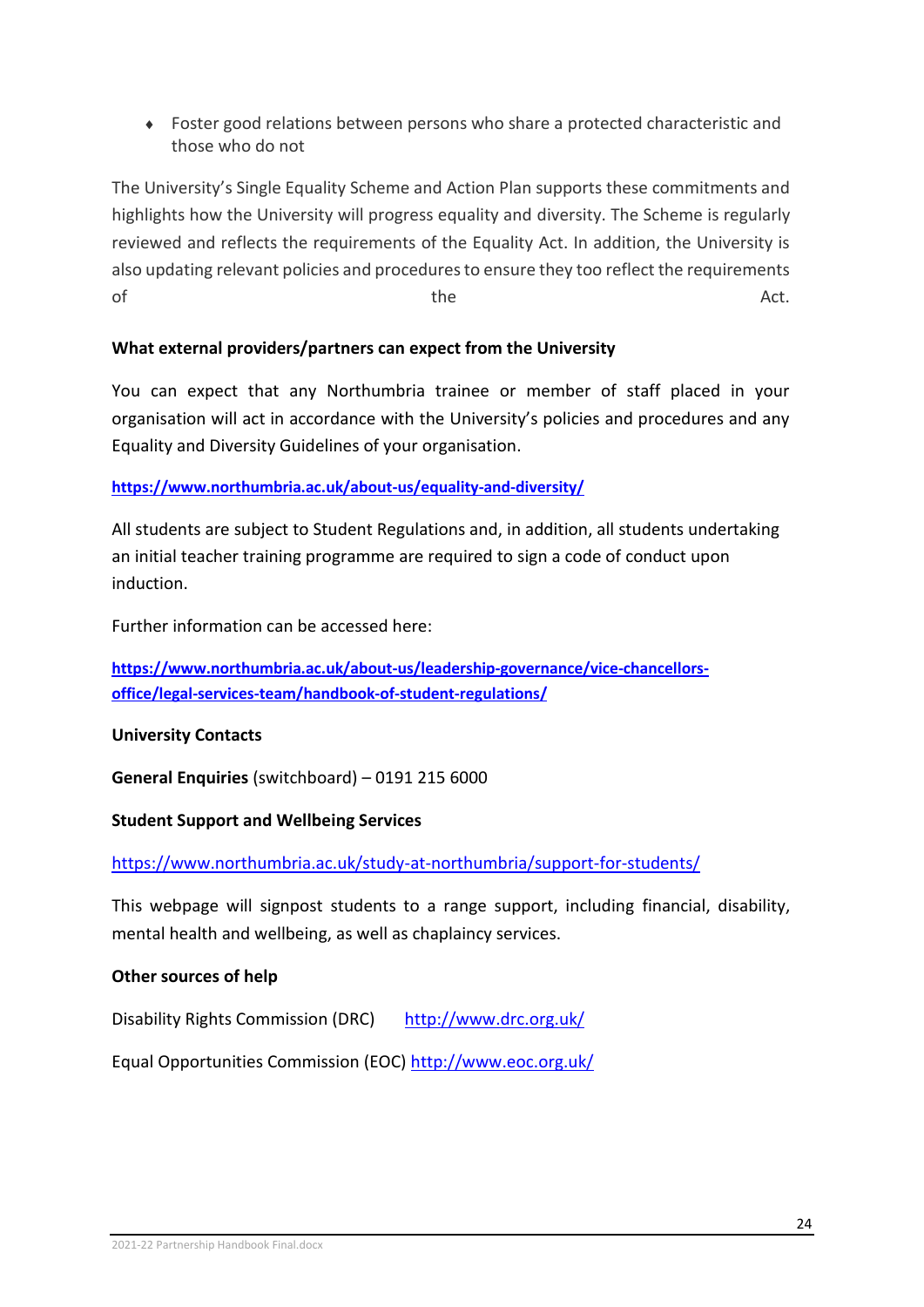All ITE programmes adopt the Northumbria University's Equality and Diversity Statement. The policies and procedures apply to:

- the programme trainees
- external trainees enrolled on any module in the programme
- staff employed by Northumbria University

Lead school and partner school mentors should apply the policies and the statement in respect of the ways they treat the above groups. It is the responsibility of the lead school mentor to ensure that all those who are involved in a trainee's school-based training are aware of, and adhere to the University's policies.

It is accepted that chains of responsibility, in the event of difficulty or complaint, will be followed according to each institution's policies: Northumbria University policies for the above groups, and the partnership school's and Local Authority's policies for their employees.

It is the responsibility of the Programme Leader to follow up a report of complaint or difficulty.

# **Health and Safety**

Primary responsibility for the management of the health and safety for a trainee while on the placement lies with the placement provider (under Section 2.1 of the Health and Safety at Work Act 1974). The trainee will be treated as equivalent to one of the Placement Provider's own employees in relation to health and safety matters, mindful of trainee's inexperience and lack of expertise.

To ensure appropriate support is available in the event of an incident, Northumbria University requires confirmation that you have Public Liability and Employer's Liability insurance that includes Northumbria University students on a work placement with you.

*Covid 19*- Schools are required to have an organisational Covid-19 risk assessment is in place as wells as a student specific risk assessment which takes into consideration the changes in working practice due to Covid-19

**By signing and returning the Partnership Agreement you confirm that relevant insurance and risk assessments in place.**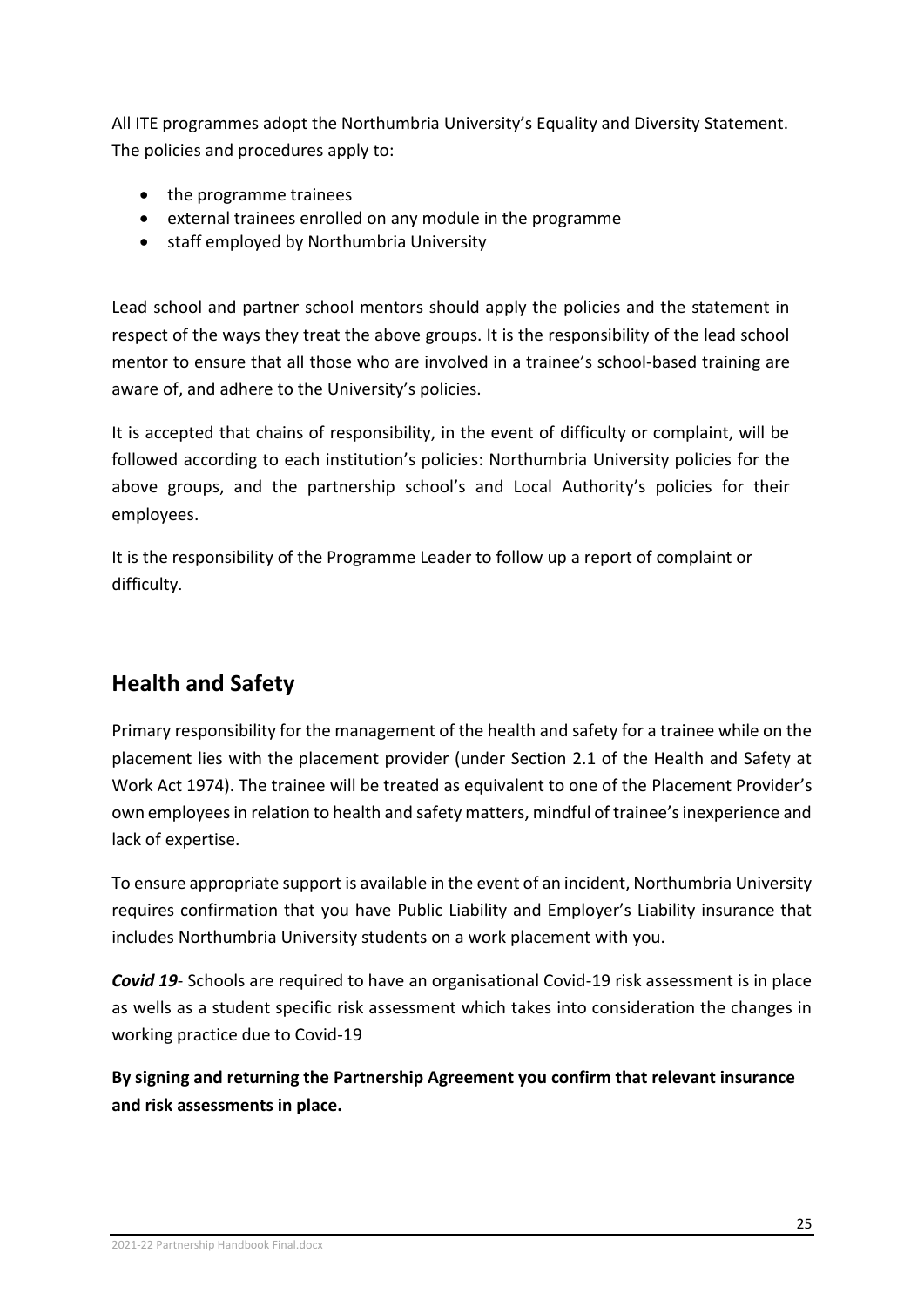# **University DBS procedure for ITE Trainees**

**The following information outlines the University's policy and procedures that are strictly adhered to regarding the recruitment of trainees on to ITE programmes with particular regards to the disclosure of criminal offences.**

The University has a policy and procedure entitled *"Disclosure of Information (Recruitment of Ex-offenders) Policy and Procedures for Staff and Trainees"*. This policy and procedure is followed when recruiting applicants/trainees on to all ITE programmes.

Trainees are informed at interview that all offers of a place on a University ITE programme is conditional subject to satisfactory Police clearance via DBS. Applicants/trainees are made fully aware from the interview stage onwards that if the University is not in receipt of a DBS prior to commencing the programme then this could impact on their place on the programme including their ability to undertake the programme.

At the point of entry on to an ITE programme (usually  $1<sup>st</sup>$  September) any trainee still waiting for a DBS will be requested to complete a University Self-declaration Disclosure Form. All applicants/trainees who have either an unsuitable DBS Enhanced Disclosure or unsuitable University Self-declaration Form, i.e. offences have been disclosed, are asked to provide a written statement regarding the offences outlined.

#### **The University Disclosure Panel Process**

The DBS or the University Self-declaration Form, as well as the written statement and the University application form (which includes references) are considered by the **University's Disclosure Panel** (UDP) against set criteria. The panel will consider the following:

- The nature and seriousness of the case
- Considerations will include protection of pupils, maintenance of professional standards and maintaining public confidence in the profession

There will be a presumption against admission if the applicant has been involved in any of the following:

- serious sexual misconduct (including child pornography)
- conduct involving dishonesty, fraud or deception
- conduct involving serious violence or threats of serious violence
- conduct involving doing harm or behaving in such a way that could foreseeably risk harm coming to pupils or vulnerable adults
- conduct involving hostility to others based on their race or ethnicity, religion, sexual orientation, gender identity or disability
- conduct involving a breach of trust and/or abuse of position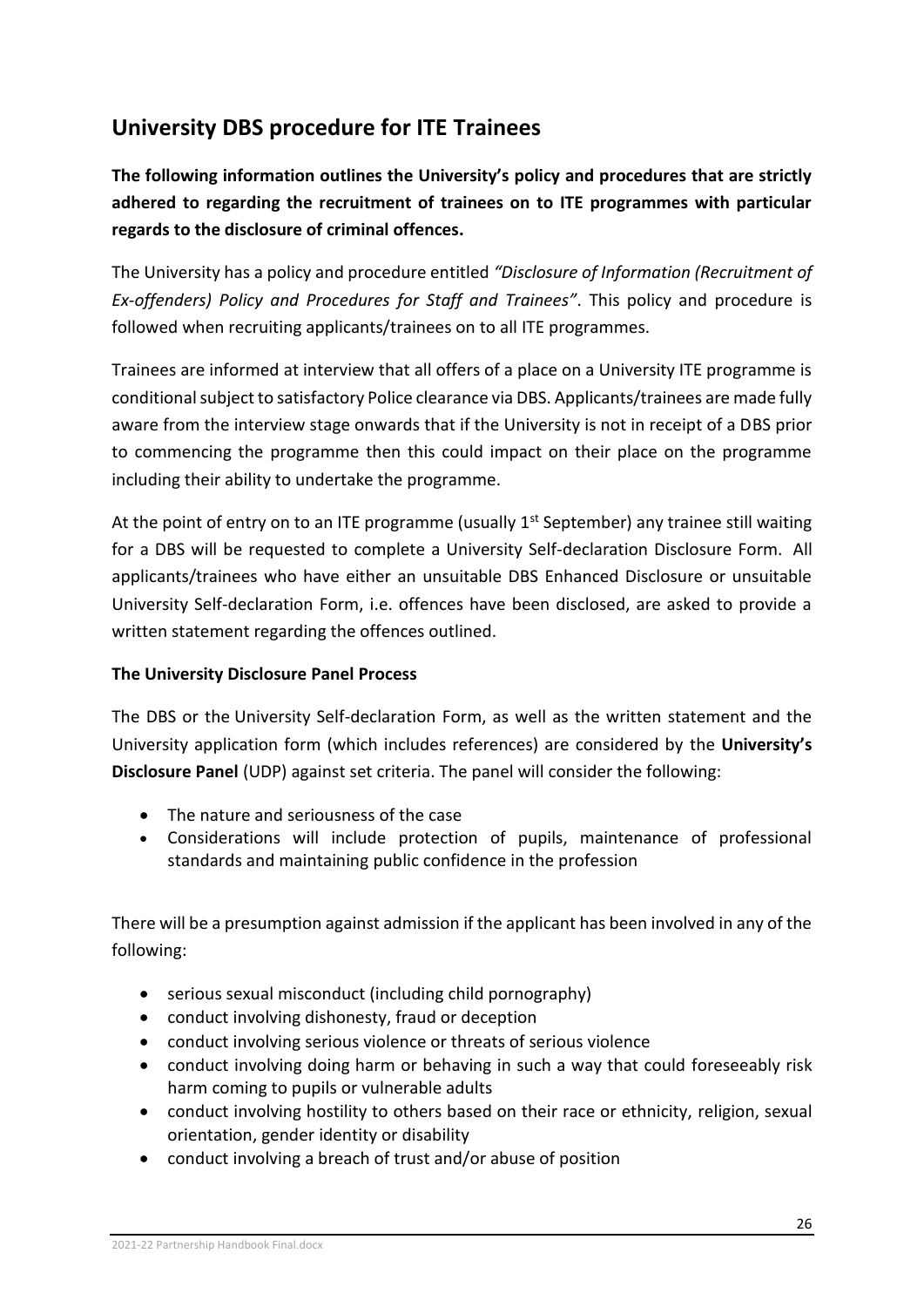- conduct that involves doing serious harm to others or behaving in such a way that could foreseeably risk serious harm coming to others
- conduct involving a serious departure from professional standards
- conduct involving a deliberate or reckless disregard for regulatory obligations
- conduct that has led to a conviction that will never be regarded as spent according to the Rehabilitation of Offenders Act 1974 or the Rehabilitation of Offenders (Northern Ireland) Order 1978
- conduct that has led or would lead to an entry on any barred list
- being currently subject to a court order made for public protection, including but not limited to Sexual Offences Prevention Order, Sex Offenders Register, Prevention of Sexual Harm Order

Factors that are unlikely to affect an application include the following:

- a conviction for a motoring offence that resulted in a fixed penalty notice
- a conviction for a motoring offence which resulted in a disqualification from driving for 12 months or less with no aggravating factors (as listed above) or health concerns; and
- a conviction or caution that is a protected conviction or caution in accordance with the Rehabilitation of Offenders Act 1974 will not affect an application.

#### **The applicant's part in the conduct or offence**

Factors which the panel will consider:

- the age of the applicant when the conduct took place
- how long ago the conduct took place
- whether it was an isolated incident
- whether there has there been more than one incident
- whether the incident or incidents were linked to education, childcare or employment
- whether the applicant's use of drugs or alcohol was a factor in the conduct. (If alcohol and/or drugs are a factor in the conduct then the Panel Chair may require medical evidence to be provided.)
- whether the conduct was disclosed by the applicant
- Has the applicant misled or attempted to mislead the Registrar about the conduct?
- Has the applicant misled or attempted to mislead the university/ his/her employer and/or educational establishment about the conduct?

#### **What the applicant says about the conduct**

Factors the panel will take into account, balancing the weight given to the following factors against the overriding objective, include:

• reflection and insight about the conduct and obligations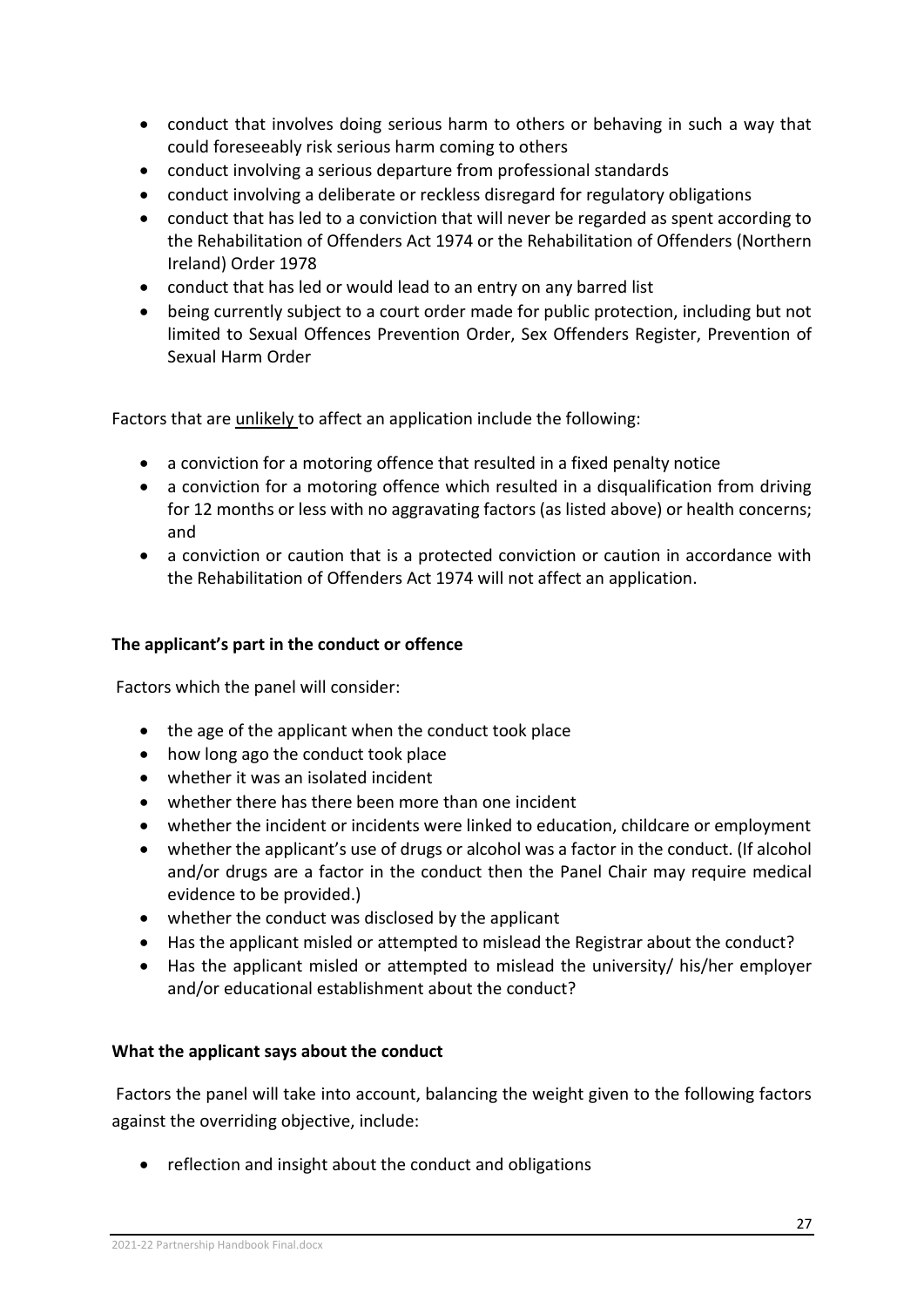- personal mitigation
- any explanation offered for the conduct having occurred

#### **Evidence relating to conduct and character following the conduct being assessed**

Factors which the panel will consider:

- evidence of employment (paid or unpaid) relevant to the conduct
- training courses that are relevant to the conduct
- any other information about how time has been spent between the conduct and the application.

#### **Testimonials and references**

Factors to take into account include:

- whether the author has demonstrated that they are aware of the conduct
- whether the author is qualified to comment on the conduct
- whether the testimonial or reference is relevant to the conduct
- the purpose for which the testimonial or reference was written
- whether it is signed by the author
- whether it is on headed paper where appropriate

Trainees are not invited to meet with the panel, however the panel should feel that the trainee has not provided sufficient information to permit a fair decision to be made, they may ask for the trainee to be interviewed by two members of the panel to gather further information.

The final decision will be to confirm the trainees place on the programme or to withdraw the offer.

Where the University Disciplinary Panel's decision is based on a self-declaration then the trainee would not be allowed to commence placement until the offence(s) were verified via a DBS.

Trainees on ITE programmes are informed that if they are involved in any kind of offence during their programme of study they must immediately declare any offence that has occurred, however minor, to their Professional Tutor. Trainees in this situation will then be assessed via the policy and procedures already in place. This consists of a formal interview with the Programme Leader followed by a formal interview with the Head of ITE. If the offence is more than just for e.g. a speeding fine then the trainee would be processed again via a DBS and the same procedure applies as at first entry.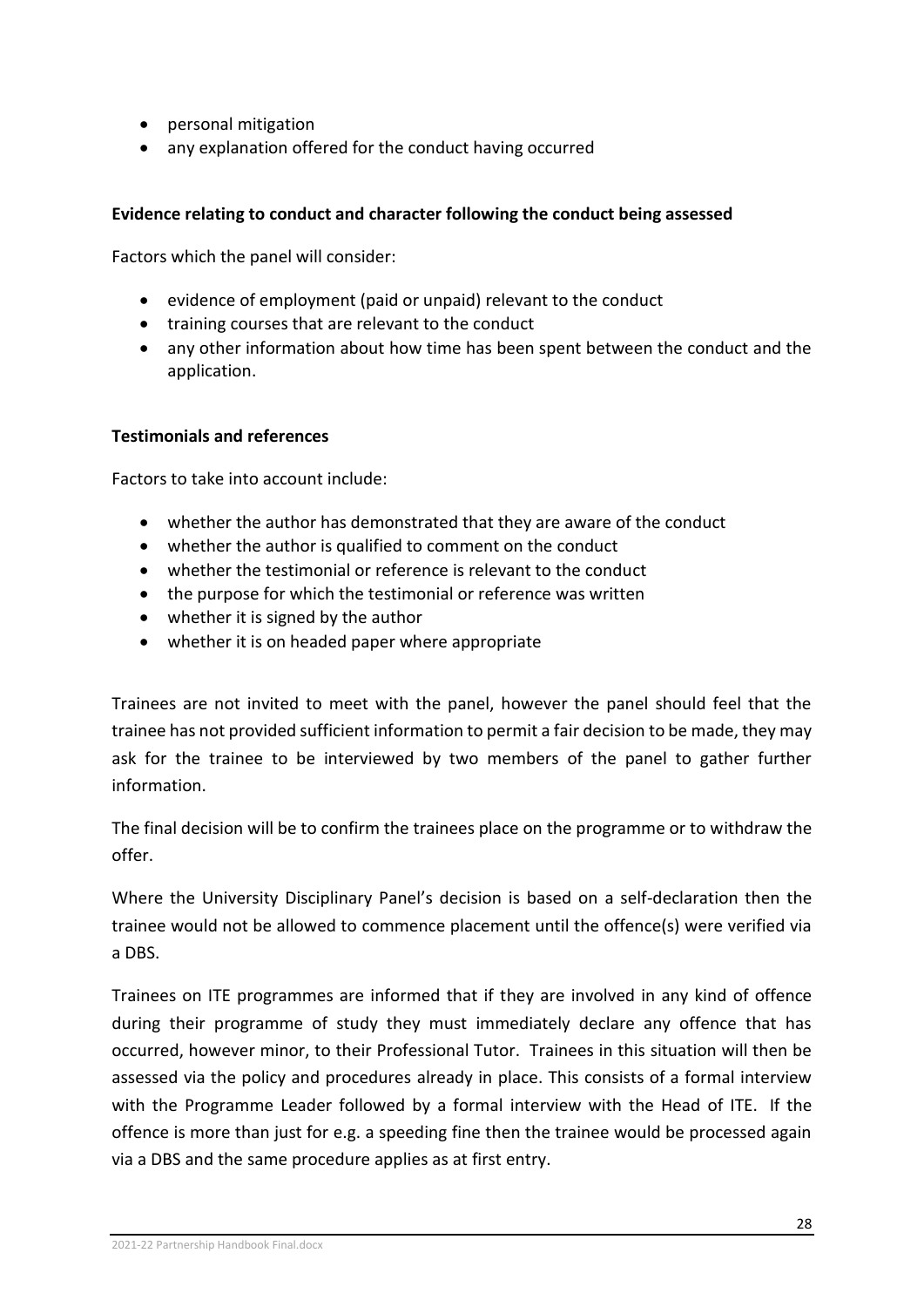All tuition fee trainees on ITE programmes, because they are effectively University employees, are deemed "suitable" for the duration of their programme (including any deferred work that extends into the next academic year).

For programmes that last longer than one academic year, at the point of re-enrolment for each year of the programme, trainees, as part of the re-enrolment process, must complete a University Self-declaration Form. Any offences disclosed via this process that the University was not aware of previously would be viewed very seriously, with the DBS process being instigated and undertaken in line with the University's policy and procedures.

Please take time to read the following regulations specifically relating to trainee teachers, taken from DfE's 'ITT Criteria and Supporting Advice' August, 2019:

*Providers should confirm in writing to schools that a non-salaried trainee's criminal record check, including a check of the children's barred list, has been completed and that the individual has been judged by the provider to be suitable to work with children. Providers are not required to provide any information to schools in addition to this confirmation. Schools may wish to record this confirmation in their single central record, but they are not required to do so.*

*Where a school or college allows an individual to start work in regulated activity before the DBS certificate is available, then they should ensure that the individual is appropriately supervised and that all other checks, including a separate barred list check, have been completed.*

Northumbria University is bound to operate according to both current legislation and the DBS Code Of Practice *Disclosure Offences: Sections 123 and 124 of the Police Act 1997*

*Although certificates are now provided directly to the applicant, registered bodies will receive personal information related to applications and, where registered bodies are also employers, voluntary sector organisations or licensing authorities, will receive disclosure information when certificates are provided to them by their employees or applicants for posts, including volunteers.*

*Recipients of disclosure information, through electronic means or via the applicant's copy of the disclosure, must note that it is an offence to disclose information contained within a DBS Certificate to any person who is not a member, officer or employee of the Registered Body or their client, unless a relevant legal exception applies. Furthermore, it is also an offence to:*

*1. Disclose information to any member, officer or employee where it is not related to that employee's duties*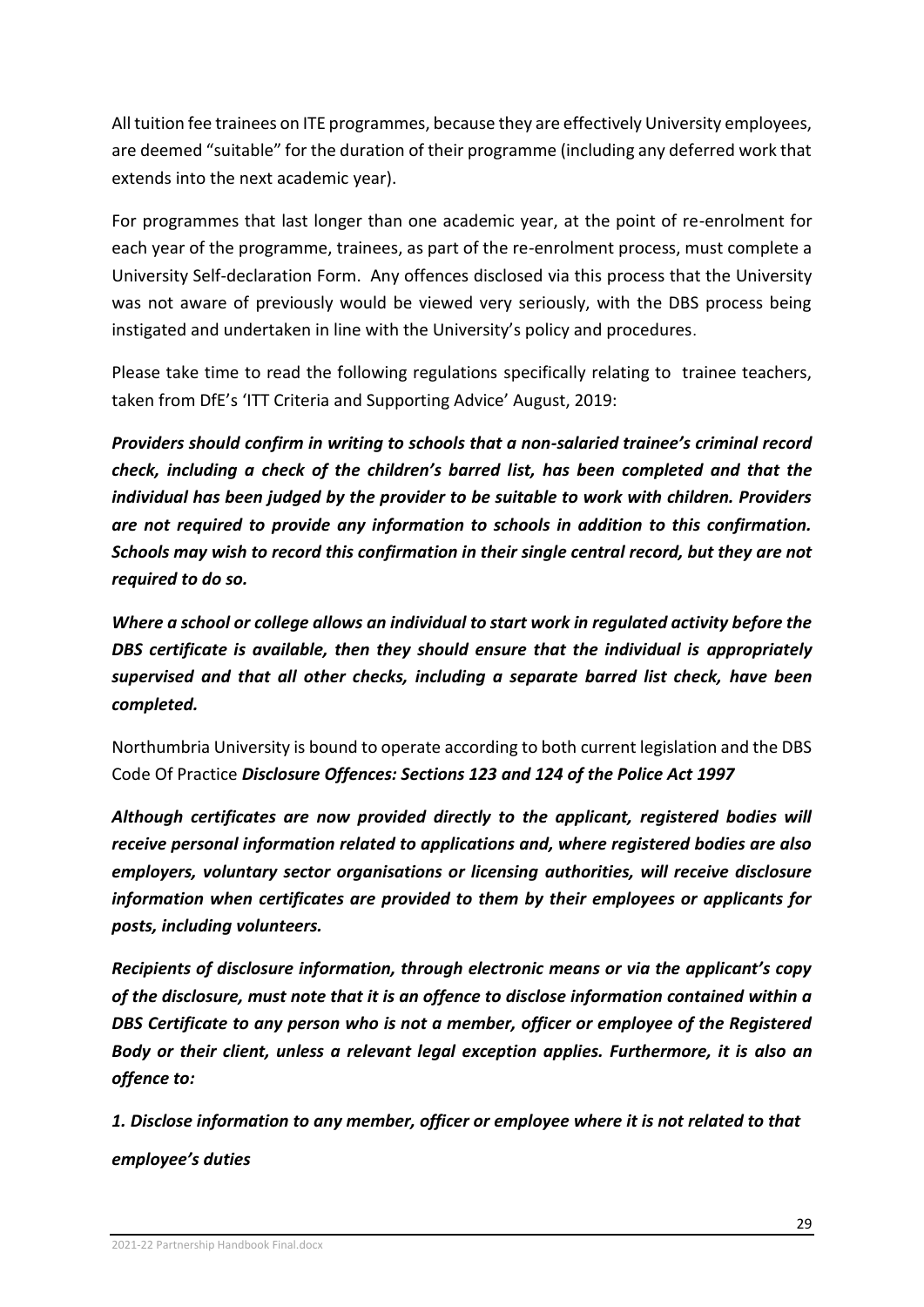For full details, go to: <https://www.gov.uk/government/publications/dbs-code-of-practice>

When a trainee is allocated to your school, The University will send you confirmation that the student has undertaken the following checks:

- Identification checks
- Enhanced DBS clearance, including the pupils's barred list
- Department of Education Prohibition List
- Qualification checks
- Health & fitness checks
- Right to work in the UK clearance, as appropriate
- Criminal record checks for overseas students
- Additional checks where student has worked or lived outside the UK
- Relevant references received prior to entry onto the programme

# **All safeguarding processes are regularly reviewed. Processes comply with Keeping Children Safe in Education (September 2021)**

#### **University safeguarding procedure for Link Tutors**

Link Tutors are not required to undergo DBS checks to carry out their role in school. DFE states that:

*'*ITT tutors who have only occasional contact with pupils and are not left unsupervised with pupils do not require a criminal record check provided they are at all times in the company of individuals that have been checked**. Such individuals can include ITT trainees**. However, should ITT tutors carry out any regulated activity with pupils and young people, the schools will expect them to have obtained a criminal record check, including a check of the pupils' barred list.' (DFE 2014)

#### **There are no circumstances in which the role of a Northumbria University link tutor would require him/her to carry out any regulated activity with pupils and young people.**

For further details, please refer to: <https://www.gov.uk/government/publications/initial-teacher-training-criteria>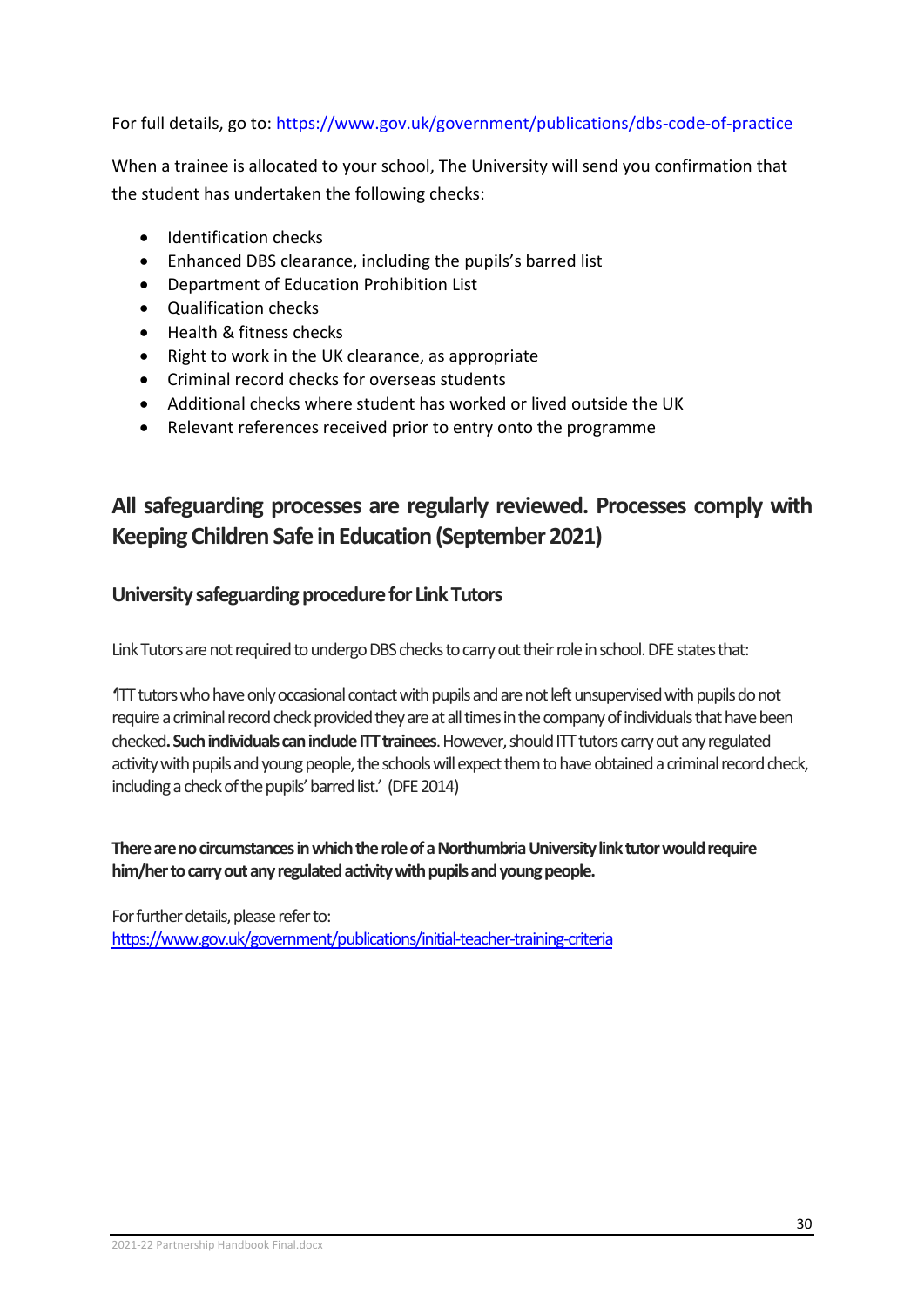# **Clarification of Terminology**

For School Direct specific terminology, please refer to the School Direct Partnership Handbook

#### **Trainees**

Trainee teachers are placed in school as part of the ITE Programme. They are professionals in training and should be referred to as teachers whenever possible.

#### **School Based Mentor**

The person responsible for co-ordinating the placement of trainees within school, this could be the Headteacher or another experienced teacher. A trainee could be placed in the School Based Mentor's class. The full roles and responsibilities are described later in this handbook.

#### **Host Class Teacher**

The Host Class Teacher is the teacher with responsibility for the class in which the trainee is based. The full roles and responsibilities are described later in this handbook

#### **University Link Tutor**

The University Link Tutor is employed by the university to ensure that the trainees gain the maximum benefit from school placements. Professional Tutors at the university and Visiting Lecturers, who may be school based, undertake the role of University Link Tutor. The roles and responsibilities of the University Link Tutor are described later in this handbook

#### Mentor Training

It is expected that all teachers who support ITE trainees on placement remain up to date with changes in procedures and expectations in line with DFE ITT criteria and best practice. Mentor training can be accessed in a range of ways; online, attending training on campus or whole staff training in school.

National Standards for mentor were introduced in 2016. Northumbria's training for mentors will support mentors in understanding these standards. Full details can be accessed here: **[https://www.northumbria.ac.uk/--](https://www.northumbria.ac.uk/--/media/26de61c22b674c31bf5e794c53727419.ashx?h=16&thn=1&w=16) [/media/26de61c22b674c31bf5e794c53727419.ashx?h=16&thn=1&w=16](https://www.northumbria.ac.uk/--/media/26de61c22b674c31bf5e794c53727419.ashx?h=16&thn=1&w=16)**